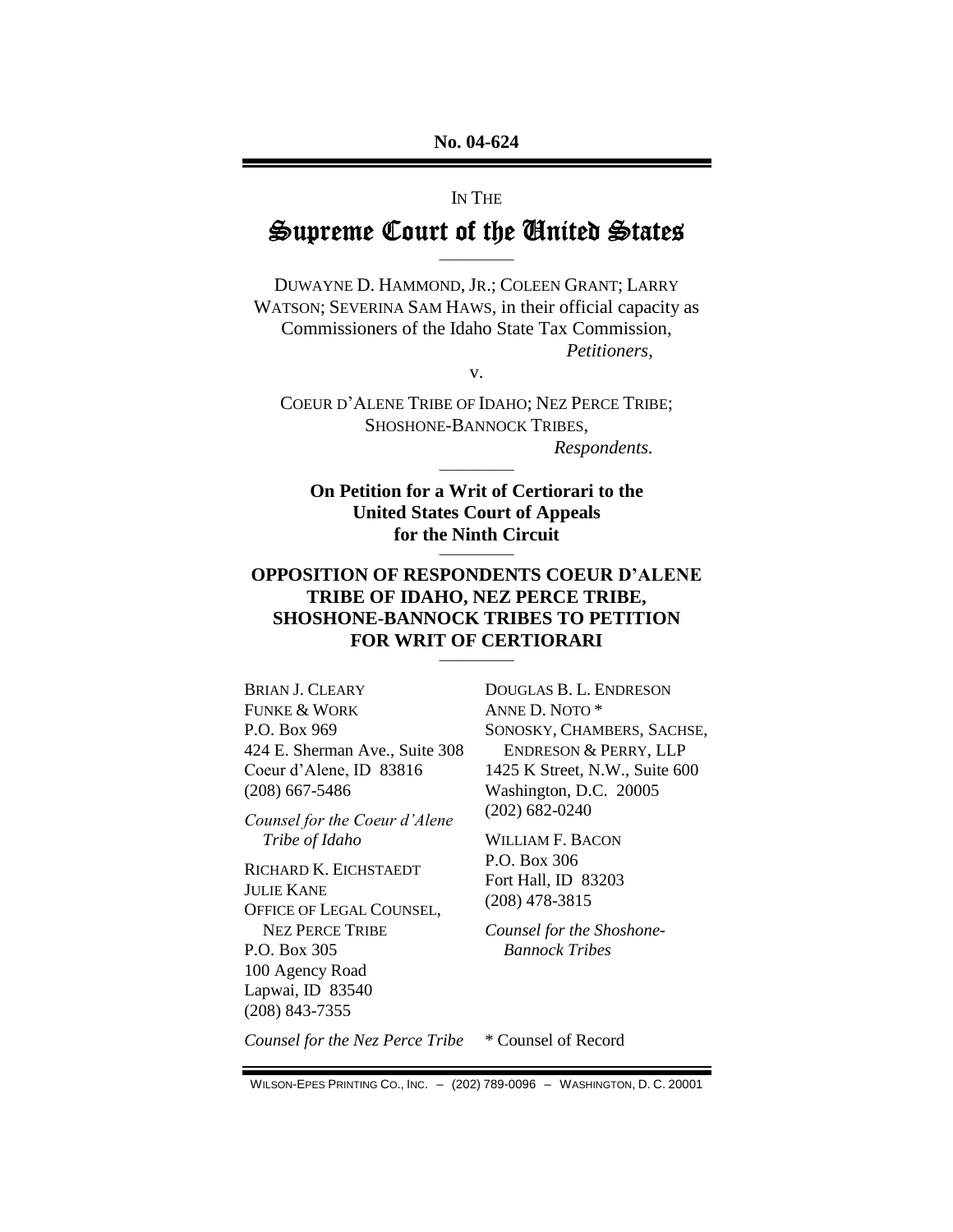#### **QUESTIONS PRESENTED**

1. Where the Idaho Supreme Court had previously held that the legal incidence of the state motor fuels tax is on the retailer and therefore does not apply to tribal retailers on Indian reservations, and the tax was subsequently amended, is the incidence of the amended tax determined by the State legislature's mere statement that it intended to change the legal incidence of the tax, or by the substantive provisions of the amended tax, which were not materially changed from those relied upon by the Idaho Supreme Court and still require the distributor to pass on and collect the tax from the tribal retailer?

2. Whether Congress, by enacting the Hayden-Cartwright Act without mentioning Indians, Indian tribes or Indian reservations, abrogated Indian immunity from state taxation in unmistakably clear terms.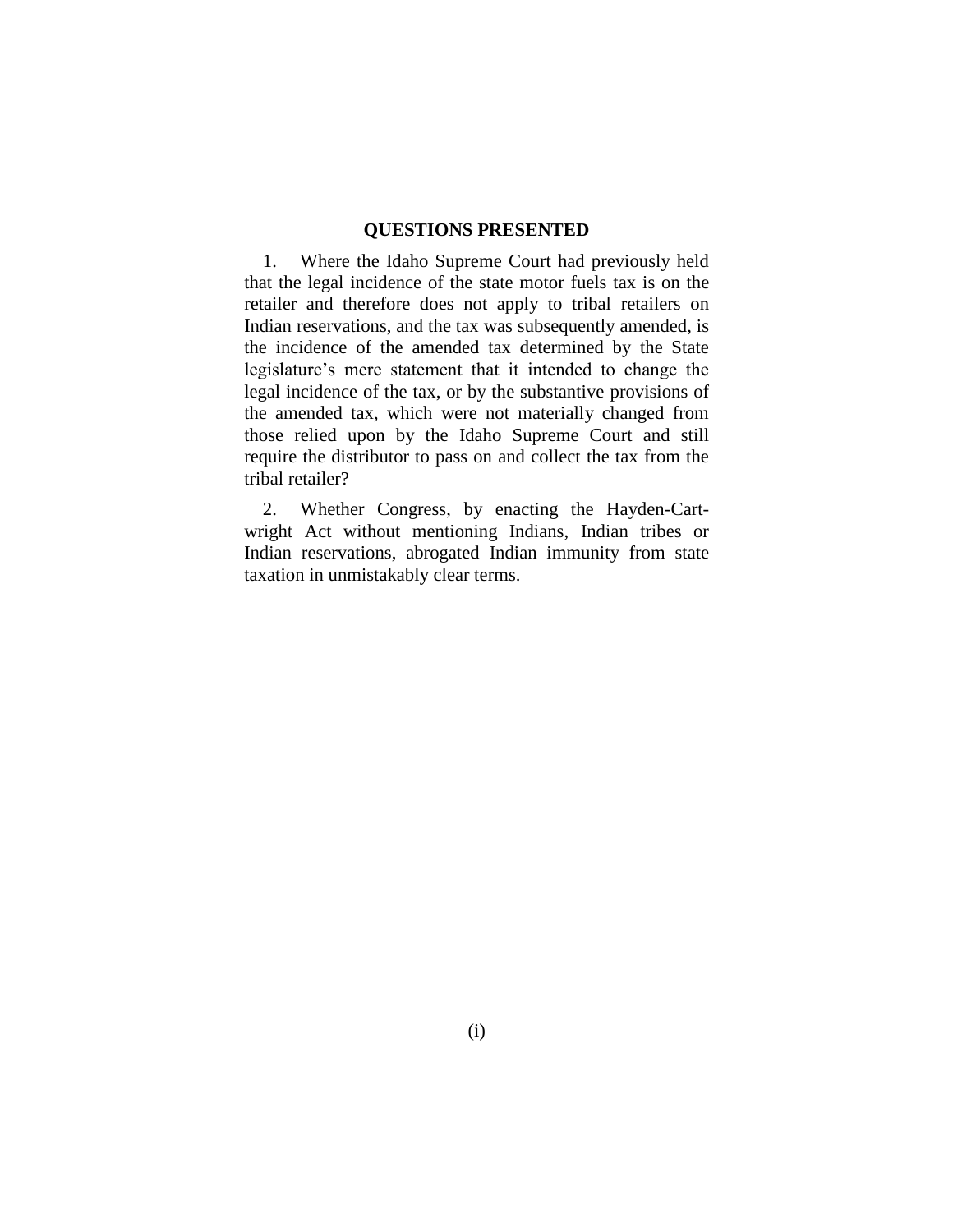# TABLE OF CONTENTS

|                                                                                                                                                                                                                                                                                                               | Page |
|---------------------------------------------------------------------------------------------------------------------------------------------------------------------------------------------------------------------------------------------------------------------------------------------------------------|------|
|                                                                                                                                                                                                                                                                                                               | i    |
|                                                                                                                                                                                                                                                                                                               | v    |
|                                                                                                                                                                                                                                                                                                               | 1    |
|                                                                                                                                                                                                                                                                                                               | 3    |
|                                                                                                                                                                                                                                                                                                               | 3    |
|                                                                                                                                                                                                                                                                                                               | 6    |
|                                                                                                                                                                                                                                                                                                               | 7    |
| REASONS FOR DENYING THE PETITION                                                                                                                                                                                                                                                                              | 9    |
| THE DECISION BELOW, HOLDING THAT<br>I.<br>THE LEGISLATURE'S MERE SAY-SO IS<br>NOT CONCLUSIVE OF THE LEGAL<br>INCIDENCE OF THE AMENDED STATE<br>FUEL TAX WHERE THE TAX STILL<br>REQUIRES THE DISTRIBUTOR TO PASS<br>ON AND COLLECT THE TAX FROM THE<br>TRIBAL RETAILER, IS CONSISTENT<br>WITH CHICKASAW NATION | 9    |
| A. The Court of Appeals Properly Applied the<br>Principles of Chickasaw Nation in Reject-<br>ing the Contention that the Legislature's<br>Mere Statement of Intent Is Conclusive of                                                                                                                           | 9    |
| B. The Court of Appeals Ruling on Legal<br>Incidence Is Fully Consistent with Chick-                                                                                                                                                                                                                          | 15   |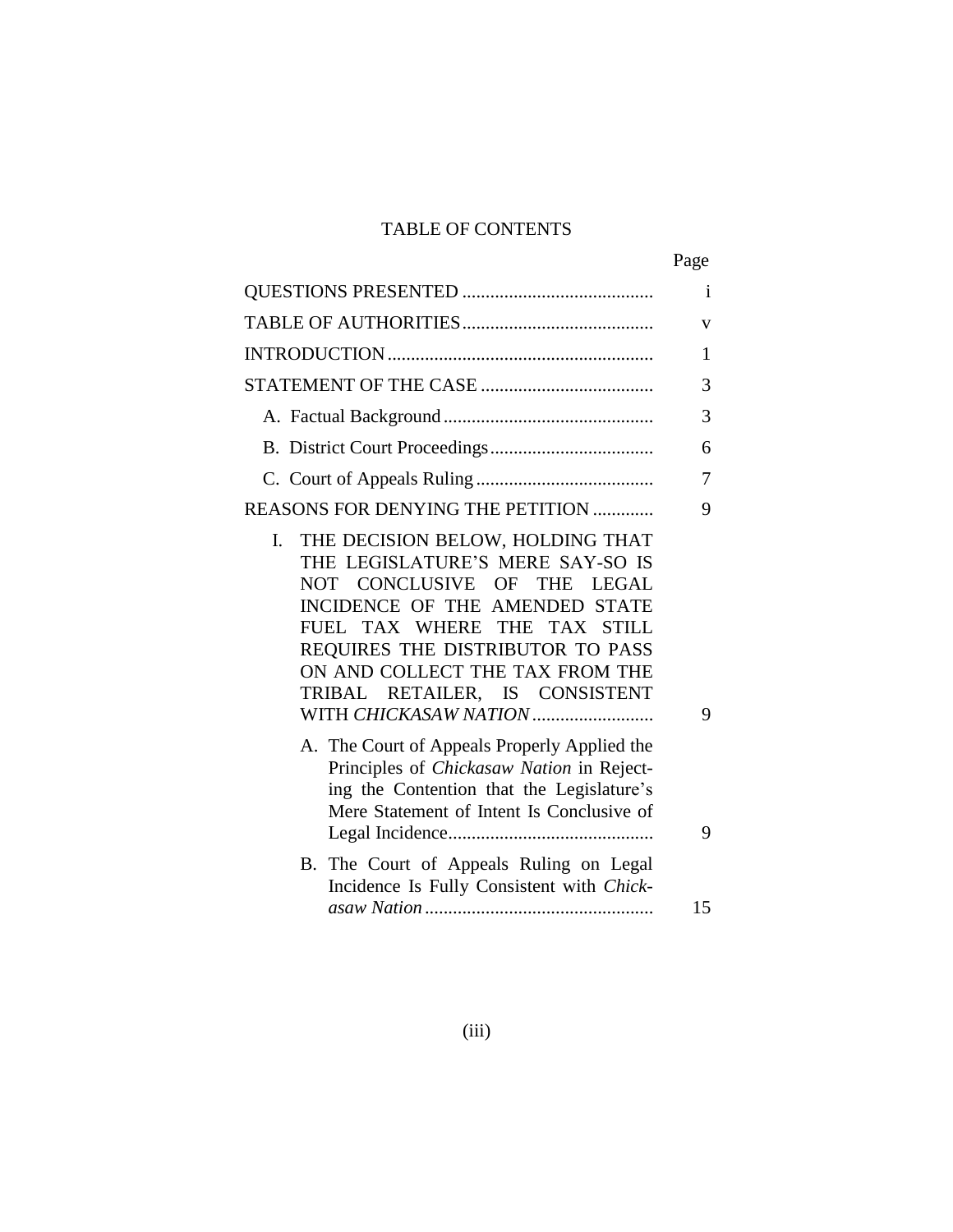# TABLE OF CONTENTS—Continued

Page

| П. | THE DECISION BELOW CORRECTLY                                                                                                                                           |    |
|----|------------------------------------------------------------------------------------------------------------------------------------------------------------------------|----|
|    | HELD, CONSISTENT WITH EVERY                                                                                                                                            |    |
|    | FEDERAL AND STATE COURT TO                                                                                                                                             |    |
|    | CONSIDER THE ISSUE, THAT THE                                                                                                                                           |    |
|    | HAYDEN-CARTWRIGHT ACT DOES NOT                                                                                                                                         |    |
|    | SHOW THAT CONGRESS INTENDED TO                                                                                                                                         |    |
|    | ABROGATE INDIAN IMMUNITY FROM                                                                                                                                          |    |
|    | STATE TAXATION IN UNMISTAKABLY                                                                                                                                         |    |
|    |                                                                                                                                                                        | 19 |
|    | A. As the Court of Appeals Held, This<br>Court's Rulings Make Clear that Indian<br>Immunity from State Taxation Is Abro-<br>gated Only If Congress' Intent to Do So Is | 19 |
|    | B. The Court of Appeals Ruling with Respect<br>the Hayden-Cartwright Act Is<br>to<br>Consistent with the Decision of Every<br>Court to Consider the Issue and Does Not | 22 |
|    |                                                                                                                                                                        | 27 |
|    |                                                                                                                                                                        |    |

iv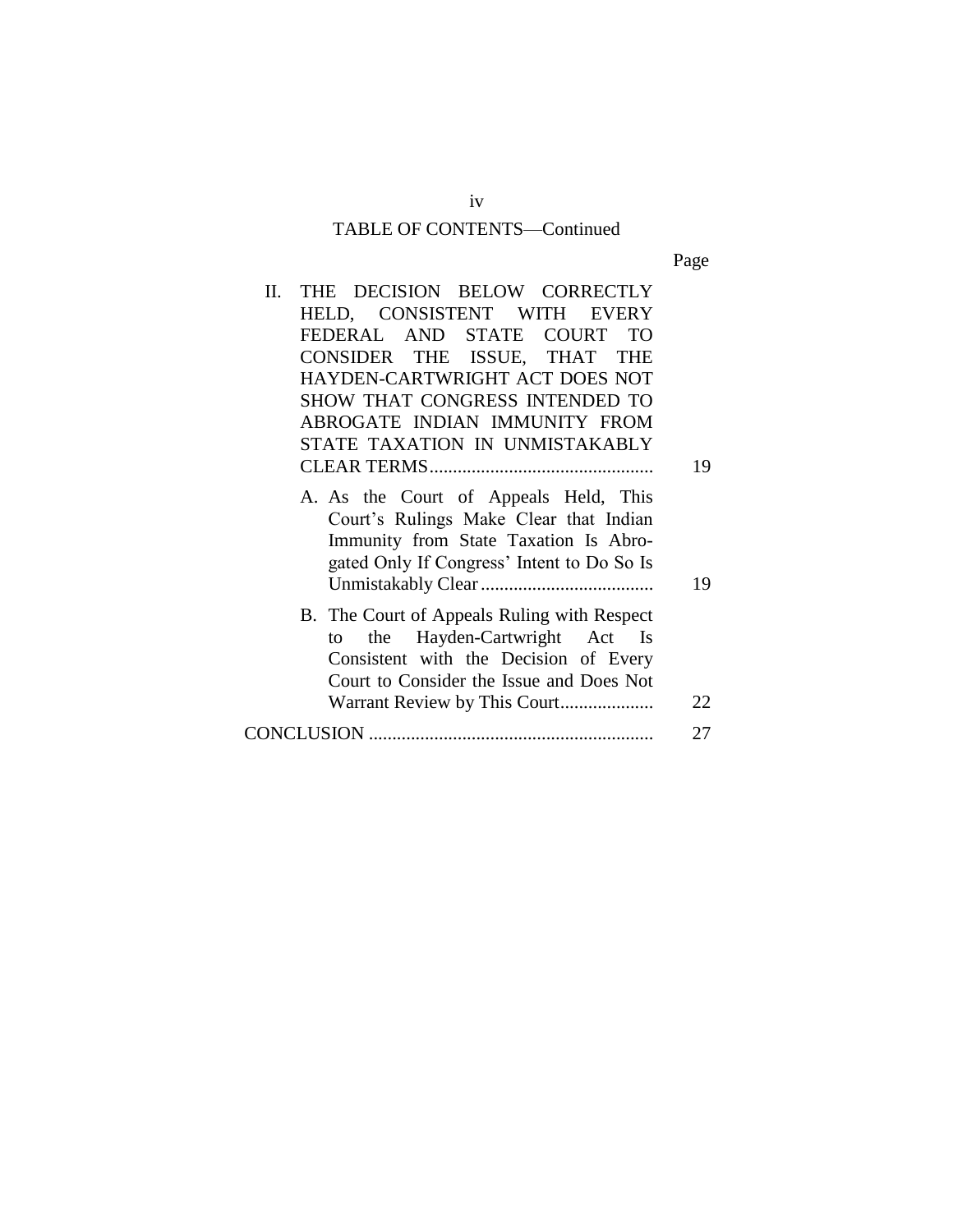# v TABLE OF AUTHORITIES

# CASES Page

| Am. Oil Co. v. Neill, 380 U.S. 451 (1965) 14-15            |
|------------------------------------------------------------|
| Bryan v. Itasca County, 426 U.S. 373 (1976) 14, 20, 22     |
| Cal. State Bd. of Equalization v. Chemehuevi               |
| <i>Indian Tribe</i> , 474 U.S. 9 (1985) (per curiam)<br>18 |
| California v. Cabazon Band of Mission Indians,             |
|                                                            |
| Carpenter v. Shaw, 280 U.S. 363 (1930) 11, 20              |
| Cent. Machinery Co. v. Ariz. State Tax Comm'n,             |
| 24                                                         |
| Chickasaw Nation v. Oklahoma, ex. rel. Okla.               |
| Tax Comm'n, 31 F.3d 964 (10th Cir. 1994)<br>16             |
| Choate v. Trapp, 224 U.S. 665 (1912)<br>20                 |
| Cotton Petroleum Corp. v. New Mexico, 490 U.S.             |
| 25                                                         |
| County of Yakima v. Confederated Tribes and                |
| Bands of the Yakima Indian Nation, 502 U.S.                |
|                                                            |
| Fed. Power Comm'n v. Tuscarora Indian Nation,              |
|                                                            |
| First Agric. Nat'l Bank v. State Tax Comm'n,               |
| 12                                                         |
| Goodman Oil Co. v. Idaho State Tax Comm'n, 28              |
| P.3d 996 (Idaho 2001), cert. denied, 534 U.S.              |
|                                                            |
| The Kansas Indians, 72 U.S. (5 Wall.) 737                  |
| 13                                                         |
| Kern-Limerick, Inc. v. Scurlock, 347 U.S. 110              |
|                                                            |
| Lorillard v. Pons, 434 U.S. 575 (1978)<br>26               |
| Marty Indian Sch. Bd. v. South Dakota, 824 F.2d            |
| 19                                                         |
| McClanahan v. Ariz. State Tax Comm'n, 411                  |
|                                                            |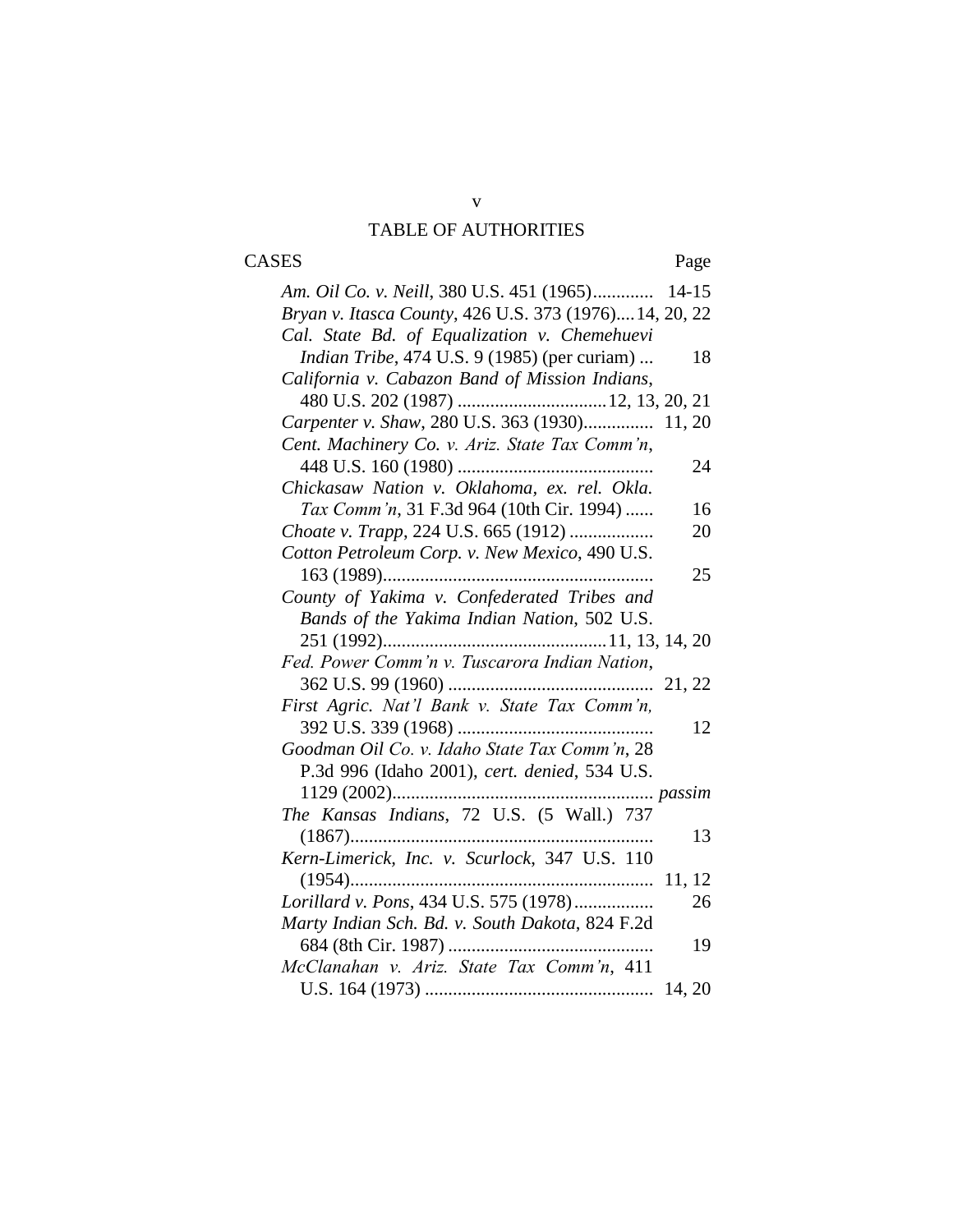# TABLE OF AUTHORITIES—Continued

vi

| ۰. |
|----|
|----|

| M'Culloch v. Maryland, 17 U.S. (4 Wheat.) 316       |
|-----------------------------------------------------|
| 14                                                  |
| Merrion v. Jicarilla Apache Tribe, 455 U.S. 130     |
| 20                                                  |
| Moe v. Confederated Salish and Kootenai Tribes      |
| of Flathead Reservation, 425 U.S. 463 (1976) 11, 14 |
| Montana v. Blackfeet Tribe of Indians, 471 U.S.     |
|                                                     |
| Morton v. Mancari, 417 U.S. 535 (1974)<br>27        |
| The New York Indians, 72 U.S. (5 Wall.) 761         |
| 13                                                  |
| Okla. Tax Comm'n v. Chickasaw Nation, 515           |
|                                                     |
| Okla. Tax Comm'n v. Sac and Fox Nation, 508         |
| 11, 14                                              |
| Oneida County v. Oneida Indian Nation, 470          |
| 14                                                  |
| Oneida Indian Nation v. County of Oneida, 414       |
| 13                                                  |
| Pourier v. S.D. Dep't of Revenue, 658 N.W.2d        |
| 395 (S.D. 2003), cert. denied, 124 S. Ct. 2400      |
| (2004), vacated, in part, on other grounds by       |
|                                                     |
| Prairie Band Potawatomi Nation v. Richards,         |
| 241 F. Supp. 2d 1295 (D. Kan. 2003)19, 21, 23-25    |
| Prairie Band Potawatomi Nation v. Richards,         |
| 379 F.3d 979 (10th Cir. 2004), petition for         |
| cert. pending, No. 04-631 (2004)  13, 19            |
| Sanford's Estate v. Comm'r of Internal Revenue,     |
| 26                                                  |
| Sec. and Exch. Comm'n v. Sloan, 436 U.S. 103        |
| $(1978)$<br>26                                      |
| South Carolina v. Baker, 485 U.S. 505 (1988)<br>25  |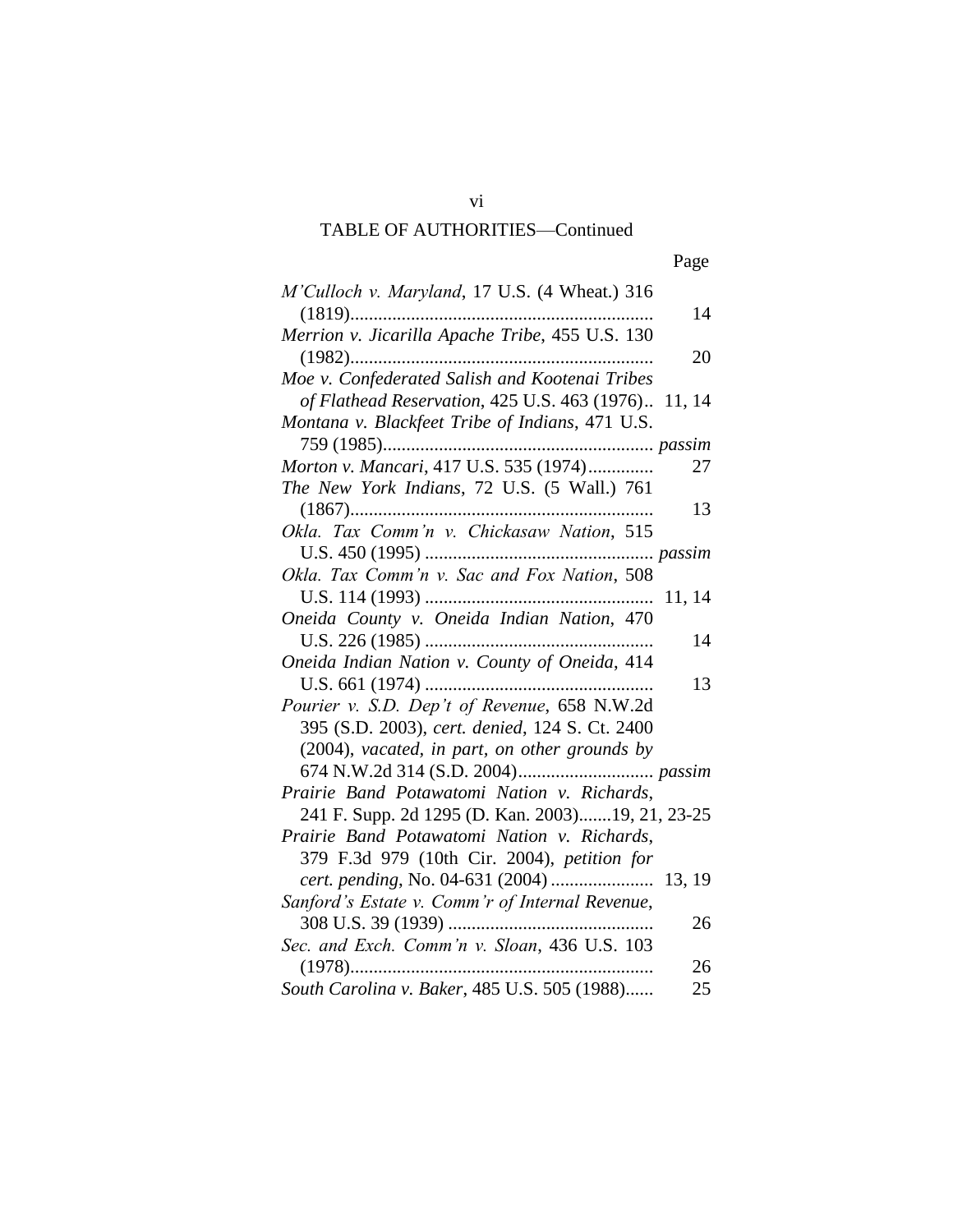# TABLE OF AUTHORITIES—Continued

| ۰. |
|----|
|----|

| Squire v. Capoeman, 351 U.S. 1 (1956)            | 20     |
|--------------------------------------------------|--------|
| Standard Oil Co. v. California, 291 U.S. 242     | 25     |
| United States v. Celestine, 215 U.S. 278 (1909)  | 23     |
| United States v. State Tax Comm'n of Miss., 421  |        |
|                                                  | 12     |
| United States v. Wheeler, 435 U.S. 313 (1978)    | 25     |
| Warren Trading Post Co. v. Ariz. State Tax       |        |
|                                                  | 24     |
| Washington v. Confederated Tribes of Colville    |        |
| Reservation, 447 U.S. 134 (1980) 11, 13, 14      |        |
| White Mountain Apache Tribe v. Bracker, 448      |        |
|                                                  | 20, 24 |
| Winnebago Tribe of Neb. v. Kline, 297 F. Supp.   |        |
|                                                  |        |
| Worcester v. Georgia, 31 U.S. (6 Pet.) 515       |        |
|                                                  | 13     |
| CONSTITUTION AND FEDERAL STATUTES                |        |
|                                                  | 13     |
| Act of March 3, 1885, ch. 341, 23 Stat. 362      | 23     |
| Buck Act, ch. 389, 61 Stat. 644 (1947) (codified |        |
|                                                  | 24     |
|                                                  | 24     |
| Hayden-Cartwright Act, ch. 582, 49 Stat. 1519    |        |
| (1936) (codified as amended at 4 U.S.C.          |        |
|                                                  |        |
| Indian Reorganization Act, ch. 576, 48 Stat. 984 |        |
| (1934) (codified as amended at 25 U.S.C.         |        |
|                                                  | 26     |
|                                                  |        |

vii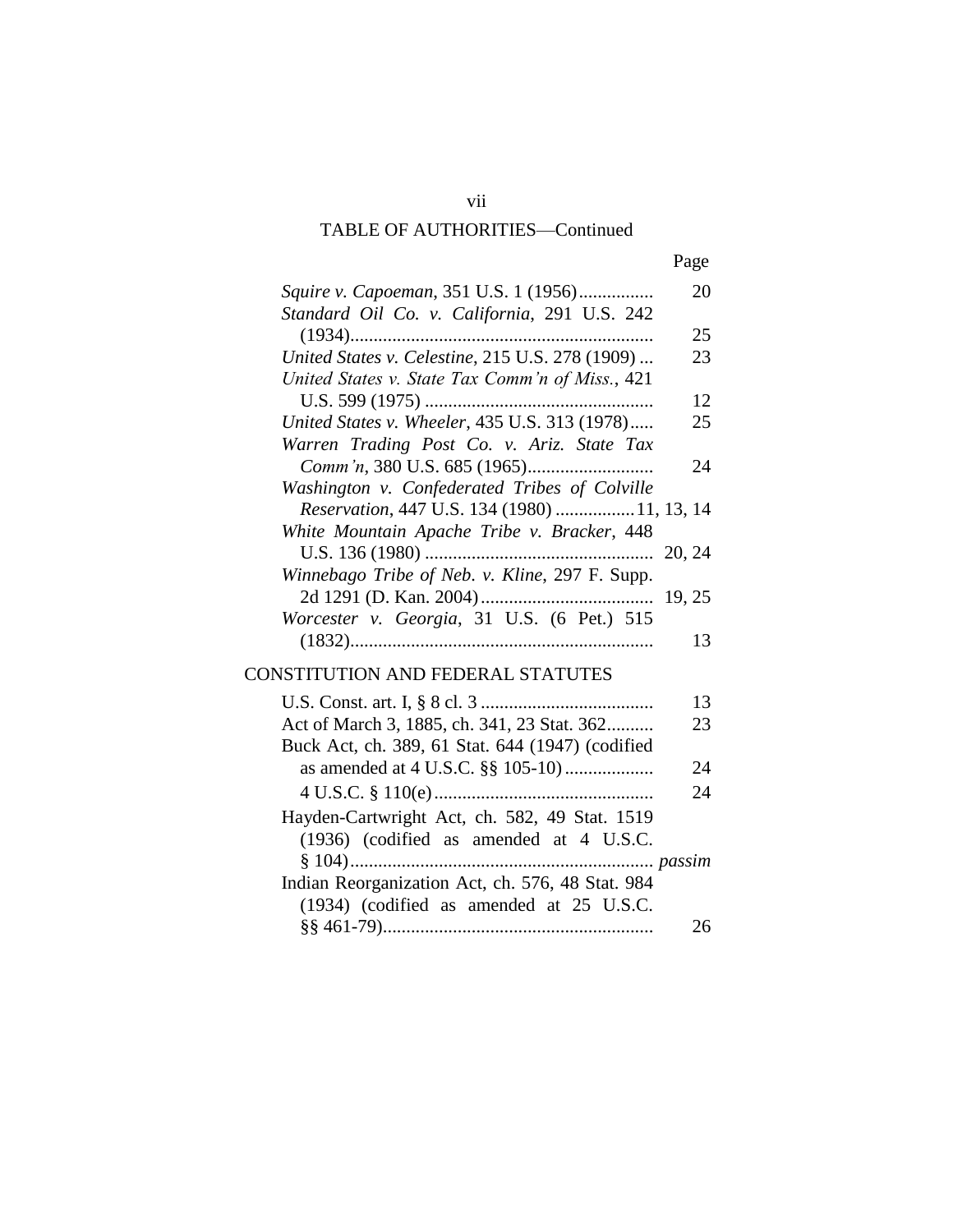# TABLE OF AUTHORITIES—Continued

| ۰. |
|----|
|----|

| Indian Self-Determination and Education Assis-  |    |
|-------------------------------------------------|----|
| tance Act, Pub. L. No. 93-638, 88 Stat. 2203    |    |
| (1975) (codified as amended at 25 U.S.C.        |    |
|                                                 | 26 |
| Transportation Equity Act for the 21st Century, |    |
| Pub. L. No. 105-178, 112 Stat. 107 (1998)       |    |
| (codified as amended at $23$ U.S.C. $\S 204$ )  | ንፉ |

# STATE STATUTES AND REGULATIONS

| 6, 15 |
|-------|
| 5.6   |
| 15    |
| 17    |
| 16    |
|       |
| 5.6   |
|       |
| 6     |
| 16    |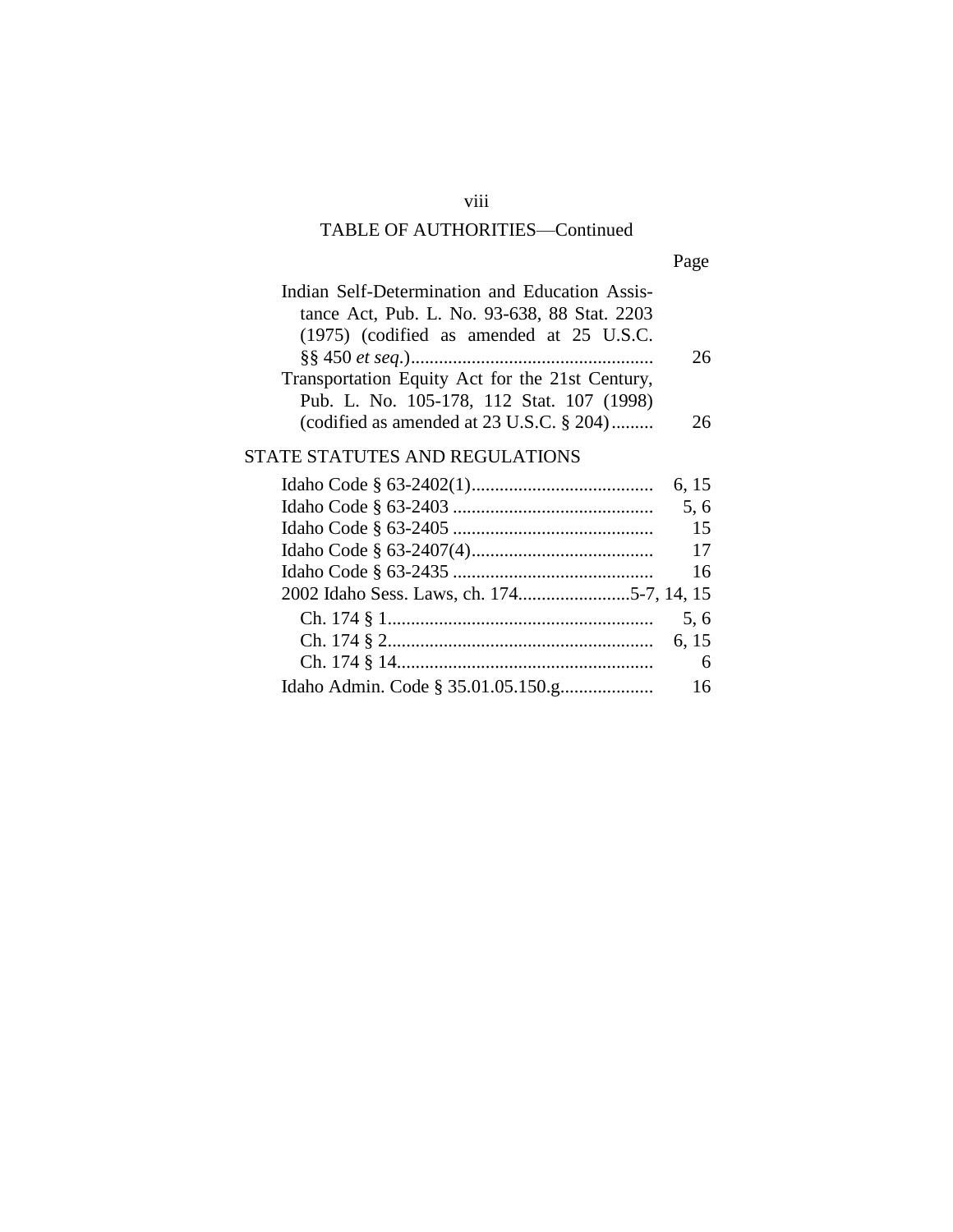### IN THE

# **Supreme Court of the United States**

No. 04-624

————

————

DUWAYNE D. HAMMOND, JR.; COLEEN GRANT; LARRY WATSON; SEVERINA SAM HAWS, in their official capacity as Commissioners of the Idaho State Tax Commission, *Petitioners*,

v.

COEUR D'ALENE TRIBE OF IDAHO; NEZ PERCE TRIBE; SHOSHONE-BANNOCK TRIBES, *Respondents.*

————

**On Petition for a Writ of Certiorari to the United States Court of Appeals for the Ninth Circuit**

————

### **OPPOSITION OF RESPONDENTS COEUR D'ALENE TRIBE OF IDAHO, NEZ PERCE TRIBE, SHOSHONE-BANNOCK TRIBES TO PETITION FOR WRIT OF CERTIORARI**

### **INTRODUCTION**

————

The petition for a writ of certiorari should be denied because it does not present any conflict among the lower courts or any other question worthy of review by this Court. Both questions presented concern the application of this Court's*per se* rule barring state taxation of Indian tribes and their members on Indian reservations unless Congress' intent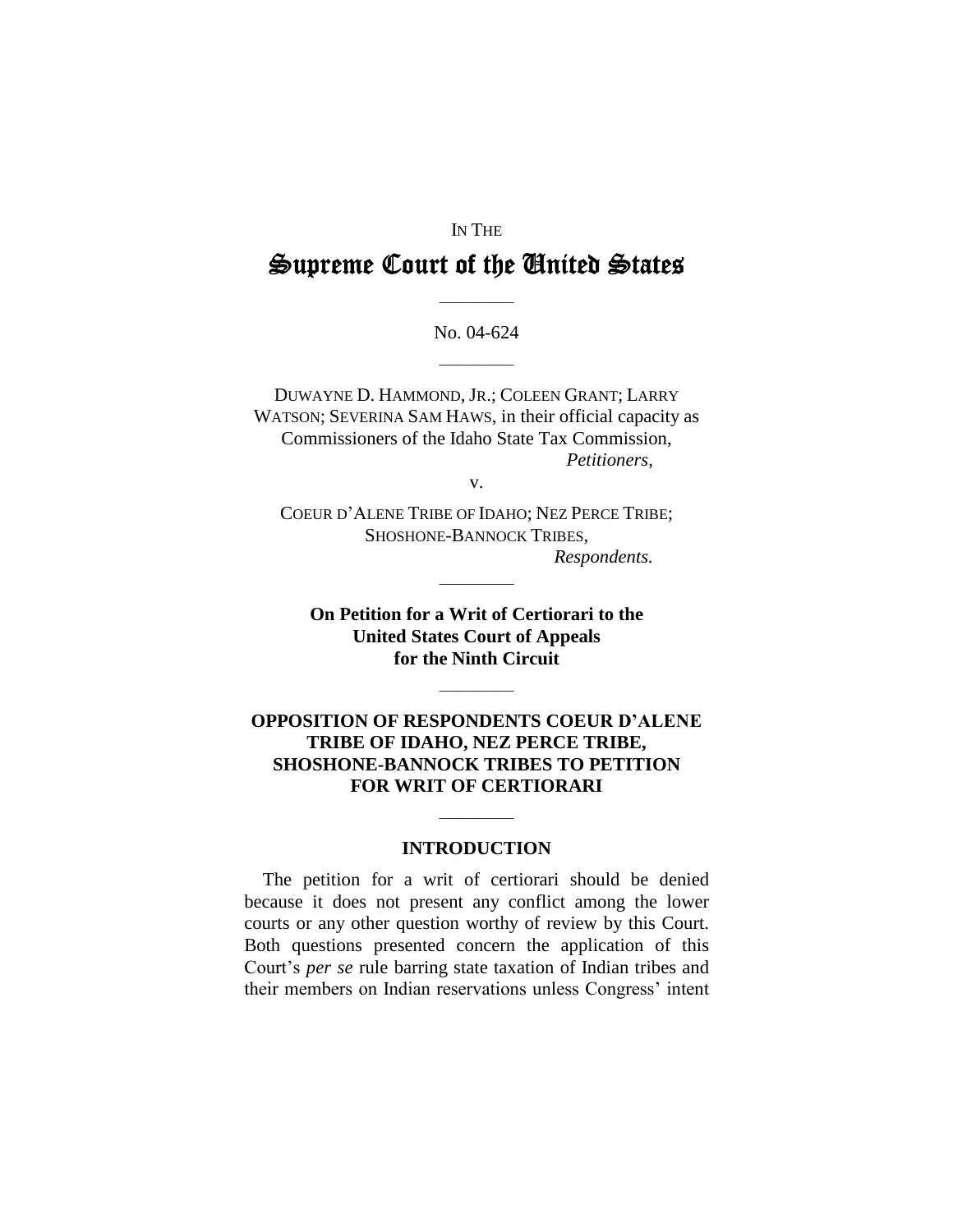to abrogate that immunity is unmistakably clear. *Montana v. Blackfeet Tribe of Indians*, 471 U.S. 759, 765 (1985). Whether the *per se* rule applies turns on the legal incidence of the state tax. *Okla. Tax Comm'n v. Chickasaw Nation*, 515 U.S. 450, 458 (1995). The petition provides no valid reason why the court of appeals' application of the *per se* rule should be reviewed by this Court.

Applying this Court's decision in *Chickasaw Nation*, the court of appeals properly held that the substantive provisions of the state motor fuels tax, not the legislature's mere say-so, control the ultimate federal question of where the legal incidence falls. The court reasoned that petitioners' assertion that the legislature's incantation is conclusive would give the states complete control over the taxation of Indian tribes and their members in Indian country, in direct conflict with this Court's decisions barring state taxation of Indians absent clear Congressional authorization. In so holding, the court emphasized the unique circumstances in which the question arose, namely the Idaho Supreme Court had held in *Goodman Oil Co.v.IdahoStateTaxComm'n*, 28 P.3d 996 (Idaho 2001), *cert. denied*, 534 U.S. 1129 (2002), that the legal incidence of the tax was on the retailer, and although the State legislature had then amended the tax to state its intent to impose the legal incidence on the distributor, the amendments had not substantively altered the provisions on which the legal incidence ruling in *Goodman Oil* was based. As the court of appeals held, the amended tax still requires the distributor to pass on and collect the tax from the retailer, and in this and other key respects continues to mirror the Oklahoma statutes at issue in *Chickasaw Nation*, thus placing the legal incidence of the tax on the retailer. Pet. App. 17-22. While petitioners urge that the South Dakota Supreme Court's ruling in *Pourier v. S.D. Dep'tofRevenue*, 658 N.W.2d 395 (S.D. 2003), *cert. denied*, 124 S. Ct. 2400 (2004), *vacated*, *in part*, *on other grounds by* 674 N.W.2d 314 (S.D. 2004), conflicts with the court of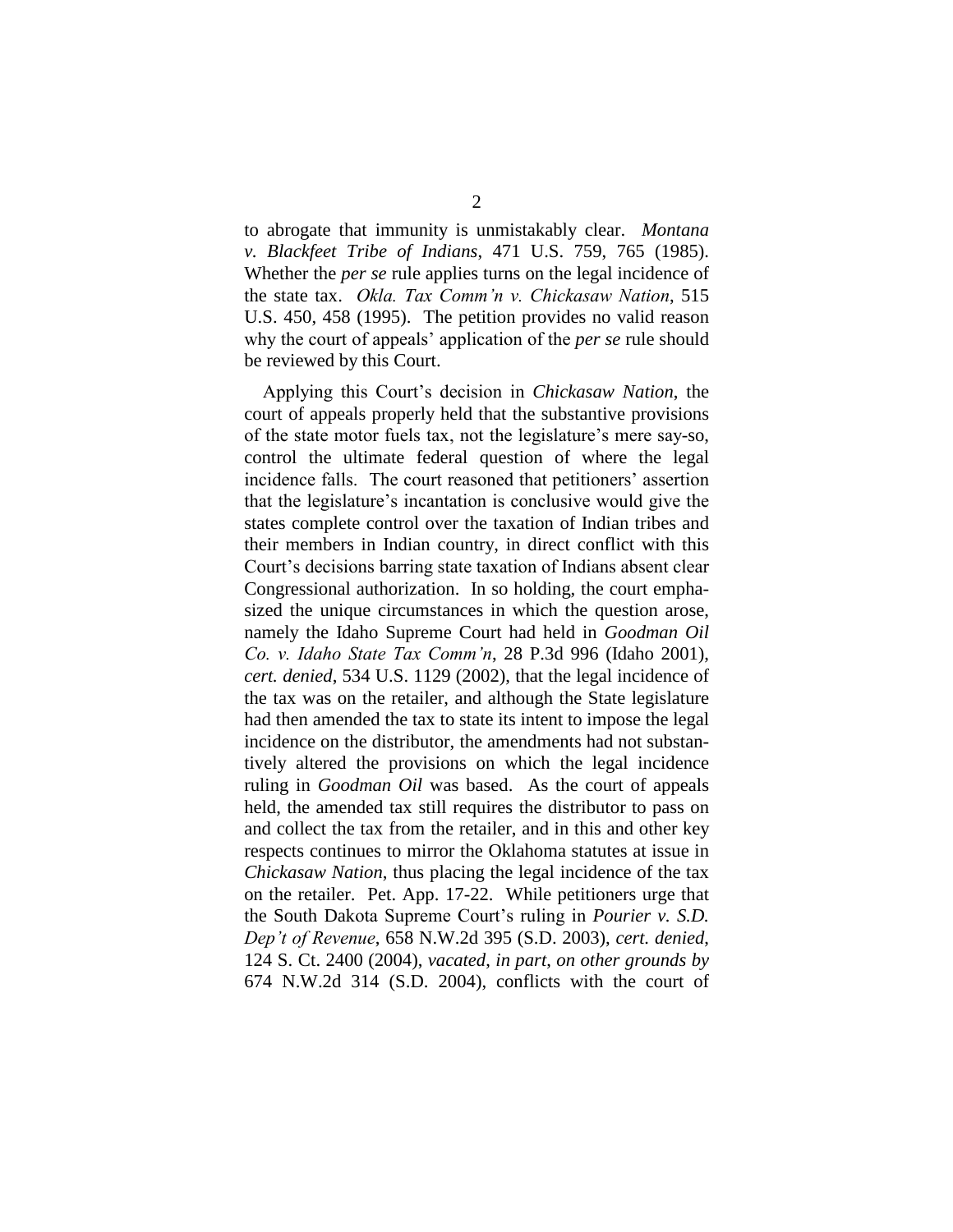appeals decision in this case, *Pourier* simply holds that the legal incidence of a tax which the retailer passes through to the consumer is on the consumer. No such question is presented here. The court of appeals ruling is consistent with *Chickasaw Nation*, does not present any split of authority, and does not warrant review by this Court.

Applying the rule set out by this Court that state taxation of Indian tribes and tribal members in Indian country is barred unless Congress has abrogated that immunity in unmistakably clear terms, the court of appeals properly held that the Hayden-Cartwright Act, ch. 582, 49 Stat. 1519 (1936) (codified as amended at 4 U.S.C. § 104), does not abrogate Indian immunity from state taxation. That ruling is consistent with the decision of every federal and state court to consider the issue and does not warrant review.<sup>1</sup> As these decisions establish, because the Hayden-Cartwright Act does not refer to "Indians" or "Indian tribes," who hold the immunity petitioners contend was abrogated by the Act, or to "Indian reservations," which are legally distinct from the federal enclaves included within the term "United States military or other reservations," it is not unmistakably clear that Congress intended to abrogate Indian immunity from state taxation in enacting the Act.

#### **STATEMENT OF THE CASE**

#### **A. Factual Background**

Respondents Coeur d'Alene Tribe, Nez Perce Tribe and Shoshone-Bannock Tribes (collectively "Tribes") are feder-

<sup>&</sup>lt;sup>1</sup> This Court previously denied the Idaho State Tax Commission's petition for a writ of certiorari with respect to this same issue in *Goodman Oil*, 534 U.S. 1129 (2002). The State of Idaho was also among the states appearing as *amici* in support of the petition for a writ of certiorari in *Pourier*, *see* Br. for Idaho, et al. as *Amici Curiae* (May 10, 2004), which presented the same Hayden-Cartwright Act issue decided in this case, and in which review was also denied. 124 S. Ct. 2400 (2004).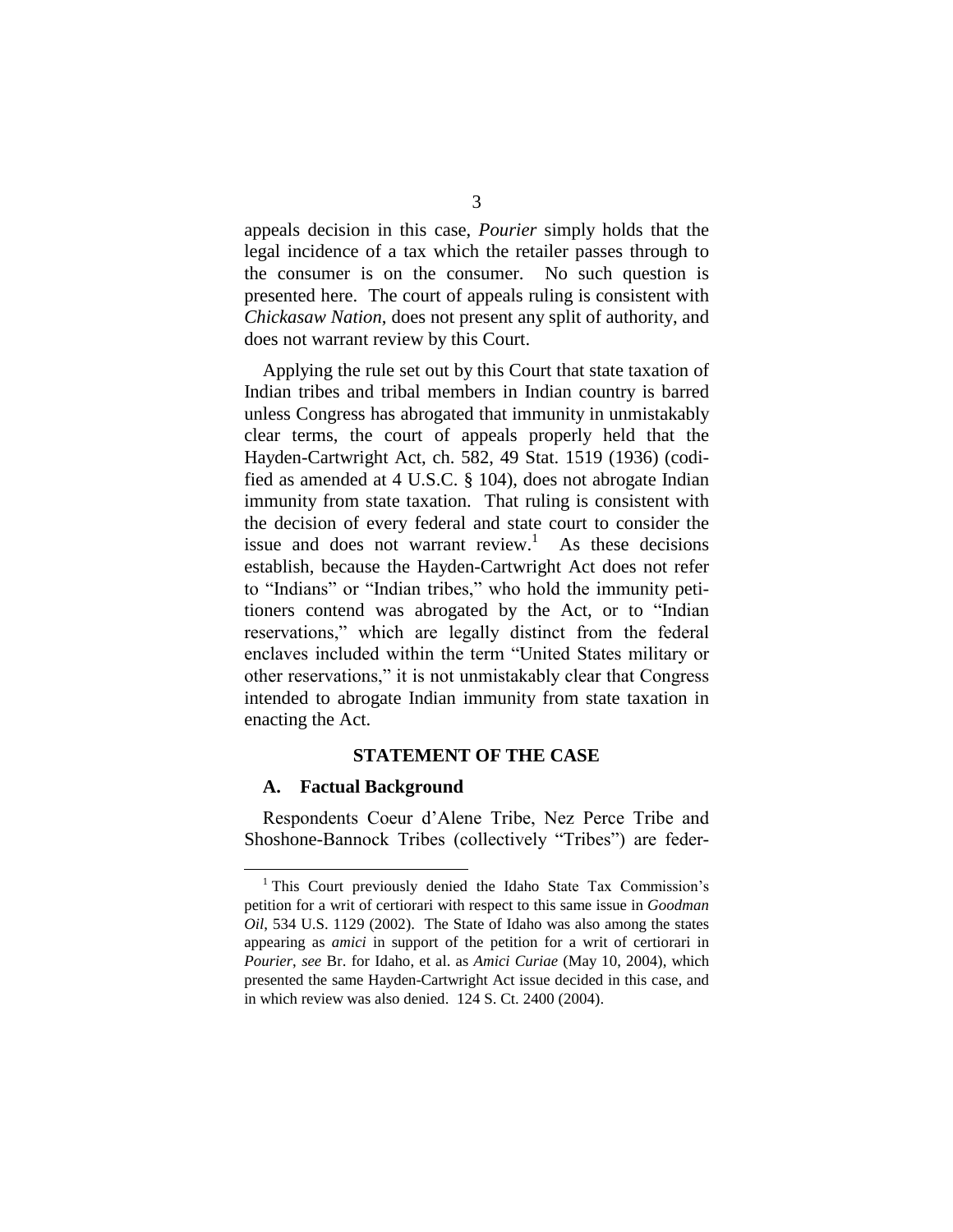ally recognized Indian tribes residing on Indian reservations in Idaho, on which they own and operate retail gasoline stations. Pet. App. 4. For several years prior to the Idaho Supreme Court's decision in *Goodman Oil Co. v. Idaho State TaxComm'n*, 28 P.3d 996 (Idaho 2001), *cert. denied,* 534 U.S. 1129 (2002), the State had imposed a tax of 25 cents per gallon on all motor fuel delivered to tribal retailers. Pet. App. 4. Pursuant to Idaho statute, the fuel distributor collected the tax from the tribal retailers and remitted it to the State. *Id*. 2 In *Goodman Oil*, the Idaho Supreme Court declared the State's taxation on Indian reservations to be unlawful. Pet. App. 5. After the decision in *Goodman Oil*, each Tribe enacted its own fuel tax for use in improving and maintaining roads on its own Reservation. Pet. App.  $6<sup>3</sup>$ 

In *Goodman Oil*, the Idaho Supreme Court first held that the Hayden-Cartwright Act does not authorize state taxation of motor fuel sales on Indian reservations because neither the text nor the legislative history of the Act makes it "unmistakably" clear" that Congress intended to authorize such taxation. *Goodman Oil*, 28 P.3d at 998-1002. Interpreting the Idaho fuel tax statutes, the court then held that while the tax was imposed on all gasoline when received by the distributor, *id*. at 1002, the legal incidence of the tax fell on the tribal retailer. *Id*. at 1002- 04. In so holding, the court found controlling the substantial

 $2$  In 1994, the Coeur d'Alene Tribe and the Idaho State Tax Commission entered into an agreement pursuant to which the Tribe collected and remitted the state fuel tax on retail sales of gasoline to non-Indians. *Goodman Oil*, 28 P.3d at 997. These payments were made from that time until *Goodman Oil* was decided. *Id*.

 $3$  The Coeur d'Alene Tribe imposes a tax of 25 cents per gallon, Pet. App. 49 n.2, as do the Shoshone-Bannock Tribes. CR 64 ¶ 9 (No. CV-02- 185-S-BLW). The Nez Perce Tribe imposes a tax of 15 cents per gallon. Pet. App. 49 n.2. Each Tribe has its own substantial road maintenance needs. CR  $7 \text{ } \text{T}$  2 (No. CV-02-185-S-BLW) (Coeur d'Alene Tribe); CR 6 ¶ 6 (No. CV-02-203-C-BLW) (Nez Perce Tribe); CR 64 ¶¶ 10, 11 (No. CV-02-185-S-BLW) (Shoshone-Bannock Tribes).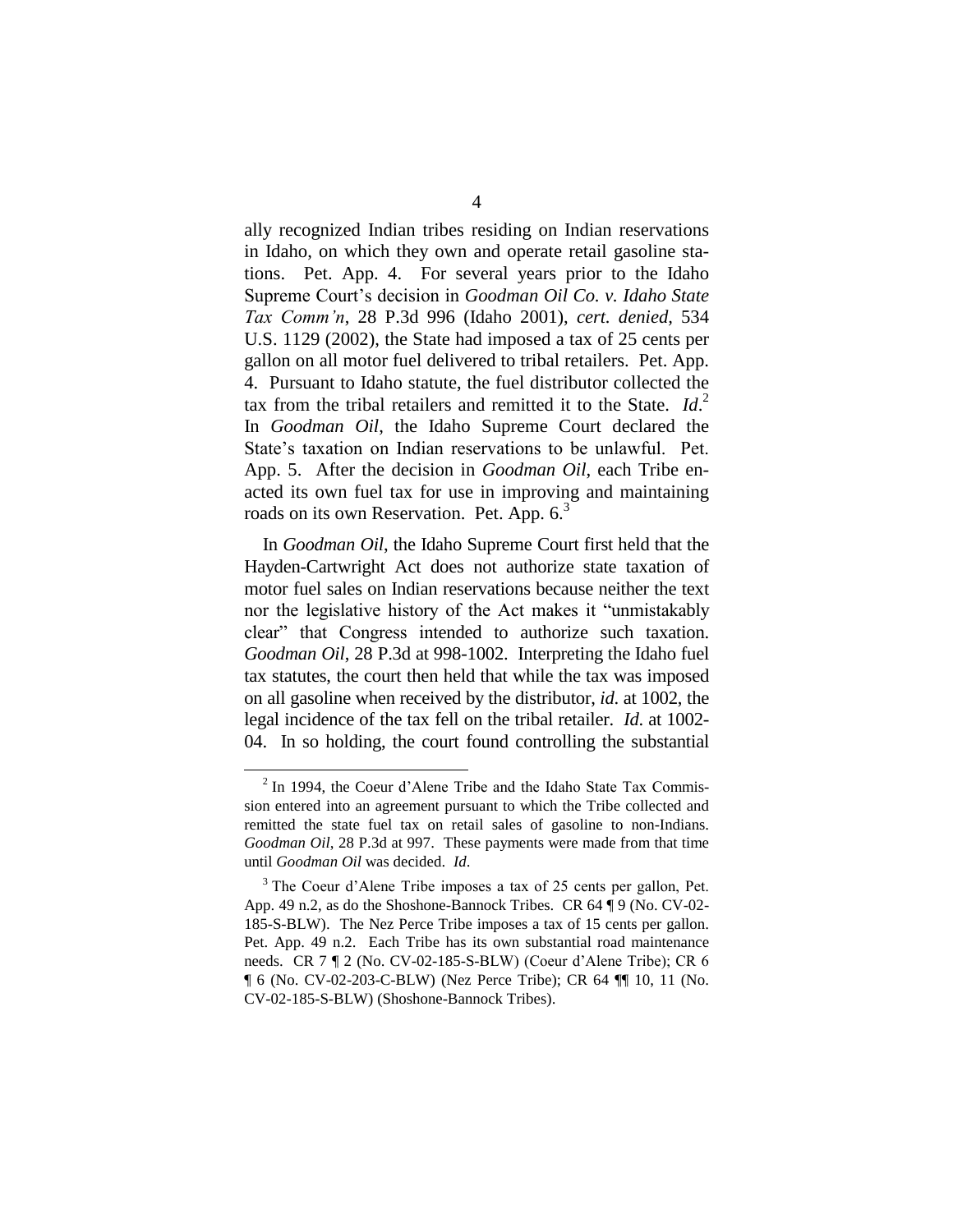similarities between the Idaho tax and the Oklahoma tax invalidated in *Chickasaw Nation*, including (1) the requirement that the distributor pass on and collect the tax from the retailer, and then remit it to the State, (2) the tax credit provided to the distributor for collecting and remitting the tax on behalf of the State, (3) the ability of the distributor to deduct tax payments it was unable to collect from the retailer, and (4) the absence of any provision setting off the retailer's liability where consumers fail to pay. *Id.* at 1003. As the court concluded, where "'[t]he import of the language and the structure of the fuel tax statutes is that the distributor collects the tax from the retail purchaser of the fuel; the motor fuel taxes are *legally imposed on the retailer* rather than on the distributor or the consumer." *Goodman Oil*, 28 P.3d at 1003 (quoting *Chickasaw Nation*, 515 U.S. at 462).

Idaho then petitioned this Court for a writ of certiorari to review the ruling in *Goodman Oil* only with respect to the Hayden-Cartwright Act issue. *Idaho State Tax Comm'n v*. *Goodman Oil Co.*, No. 01-794. Idaho's petition was denied on February 19, 2002. 534 U.S. 1129.

On March 23, 2002, the Idaho legislature amended the motor fuels tax in an effort to shift the legal incidence of the tax to the distributor. 2002 Idaho Sess. Laws ch. 174 ("Ch. 174")(Pet. App. 49). The Statement of Purpose attached to the bill that enacted Ch. 174 declared "[t]his bill establishes laws for the application of motor fuels taxes on Idaho's Indian reservations." Pet. App. 151. The legislature also explicitly stated in the law's uncodified Statement of Intent that:

The Legislature intends by this act to modify the holding of the Idaho Supreme Court in the case of *Goodman Oil* . . . . Specifically, the Legislature intends, by this act, to expressly impose the legal incidence of motor fuels taxes upon the motor fuel distributor who receives (as "receipt" is defined in Section 63-2403, Idaho Code) the fuel in [Idaho] . . . .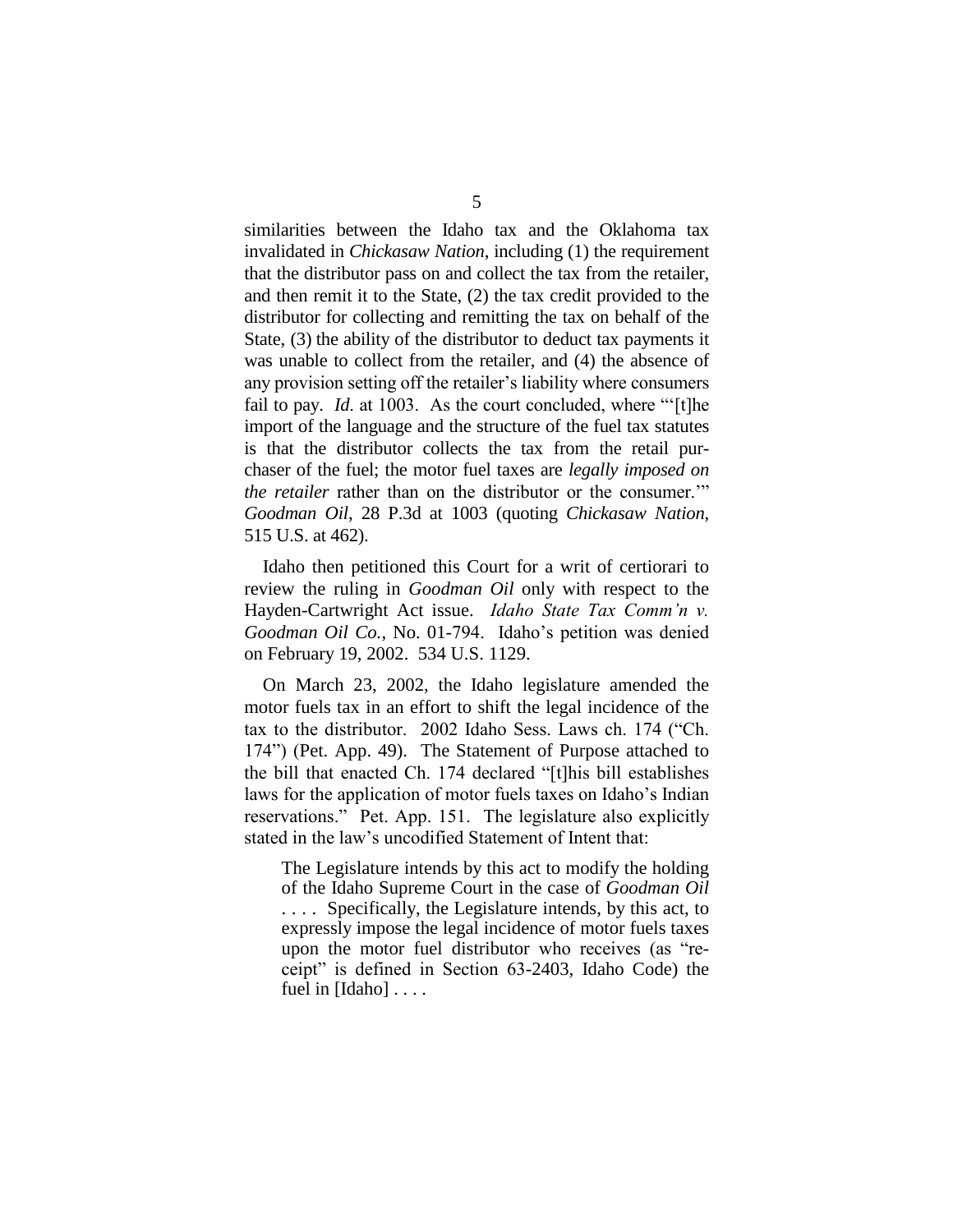Ch. 174, § 1 (Pet. App. 133). The statutory definition of "receipt" referred to in § 1, set forth in Idaho Code § 63-2403, was not substantively amended. Pet. App. 140-41. While § 2 of Ch. 174 amended Idaho Code § 63-2402(1) to impose the tax "upon the receipt of motor fuel in this state by any distributor," Pet. App. 133, the *Goodman Oil* court had already construed the tax to be imposed on all gasoline when received by the distributor. 28 P.3d at 1002. Chapter 174 did not substantively amend the other provisions on which the *Goodman Oil* ruling was based. Pet. App. 15-16.

Chapter 174 was enacted by the State as emergency legislation, and was declared to be "in full force and effect on and after its passage and approval, and retroactively to July 1, 1996." Ch. 174, § 14 (Pet. App. 151).

#### **B. District Court Proceedings**

The instant litigation, begun by the action filed by the Coeur d'Alene Tribe on April 21, 2002, CR 1 (No. CV-02-185-S-BLW), was consolidated with actions later filed by the Nez Perce Tribe, CR 1 (No. CV-02-203-C-BLW), and the Shoshone-Bannock Tribes, CR 1 (No. CV-02-226-S-BLW). *See* CR 23 (No. CV-02-203-C-BLW) (first consolidation order); CR 56 (No. CV-02-226-S-BLW) (second consolidation order). Each action named the State Tax Commissioners in their official capacities as defendants and alleged, *inter alia*, that the legal incidence of the state motor fuels tax remained on the retailer after Ch. 174 was enacted, and federal law therefore barred its imposition on tribal retailers on Indian reservations.

On cross-motions for summary judgment, the district court addressed two issues: (1) whether the Hayden-Cartwright Act authorized application of the state tax to fuel sold to Indians and the Tribes on their Reservations, and (2) whether the legal incidence of the tax, as amended by Ch. 174, fell on the retailer or the distributor. Pet. App. 47-59. The court first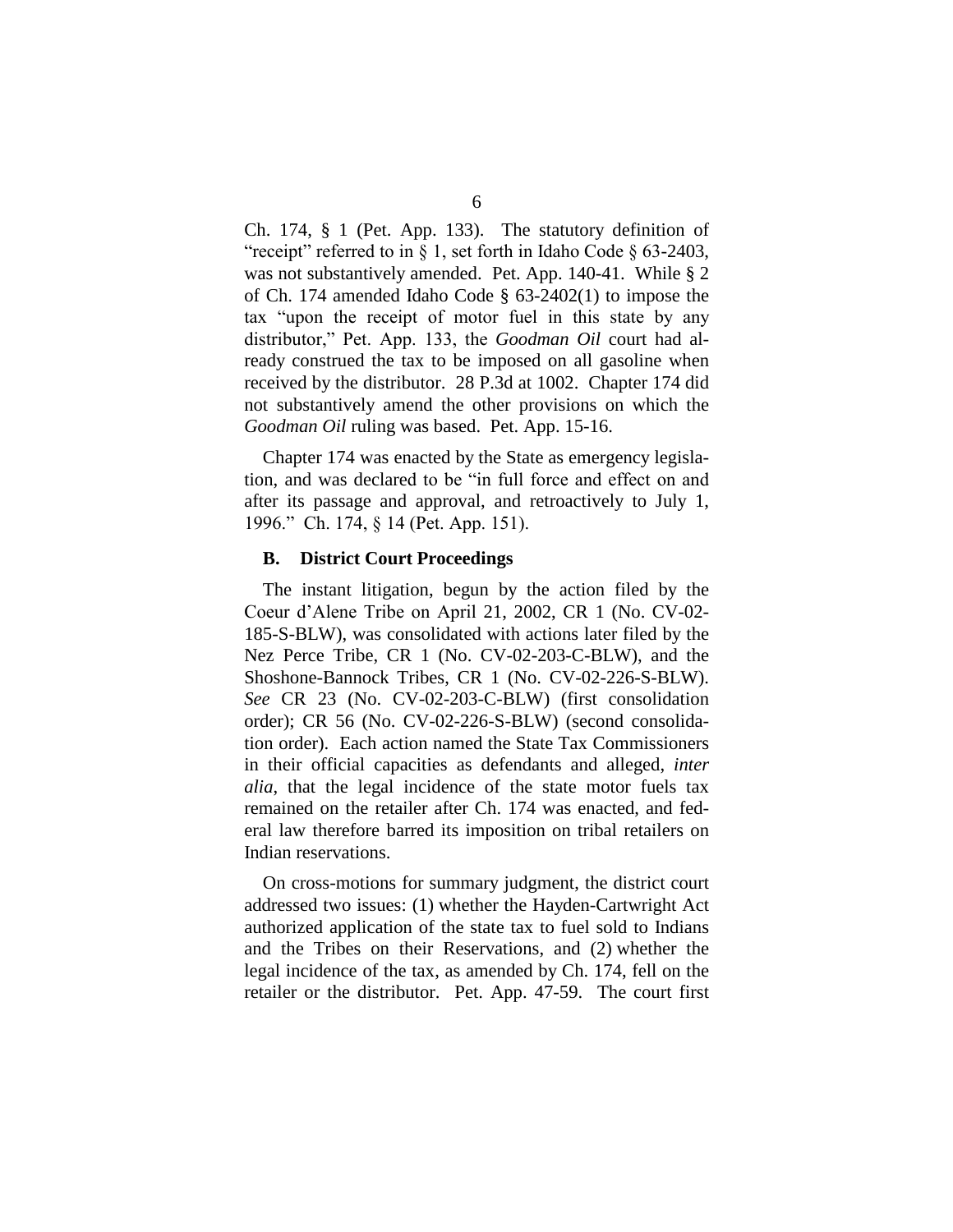ruled, as the Idaho Supreme Court had a year earlier, that the Hayden-Cartwright Act did not expressly authorize state taxation of fuel sales on Indian reservations. *Id*. at 52-55. The court held that the use of the word "reservation" in the Act did not establish that Congress intended to grant states authority to tax Indians inside Indian country because Indian reservations are distinct from the types of reservations referred to in the Act. *Id*. at 54-55. While Congress had given up the federal government's exemption from state taxation to a limited extent in the Act, the court held that this did not mean that the federal government had given up the Indians' exemption from state taxation on Indian reservations. *Id*. at 55.

The court then determined that Ch. 174 did not change the legal incidence of the tax. While the new statute declared that the legal incidence fell on the distributor, the key provisions of the tax remained unchanged. "[E]ven while declaring the distributor legally obligated to pay the tax, the legislature imposed no real burden on the distributor. Instead, the statute retains the 'pass through' quality of the prior statute. No difference exists between the old statute and the new one." *Id*. at 58. Regarding the State's argument that the legislature's declaration was conclusive, the court held that a state could not be permitted to avoid a constitutional prohibition on taxing tribes by a "mere incantation" that the legal incidence fell on the distributor, with no change in the substance of the tax at all. *Id.*

### **C. Court of Appeals Ruling**

The Ninth Circuit affirmed, holding that as a matter of federal law, the legal incidence of the tax remains on the tribal retailer and that the Hayden-Cartwright Act does not provide the express Congressional authorization necessary for the State to impose its motor fuels tax on Indian tribes.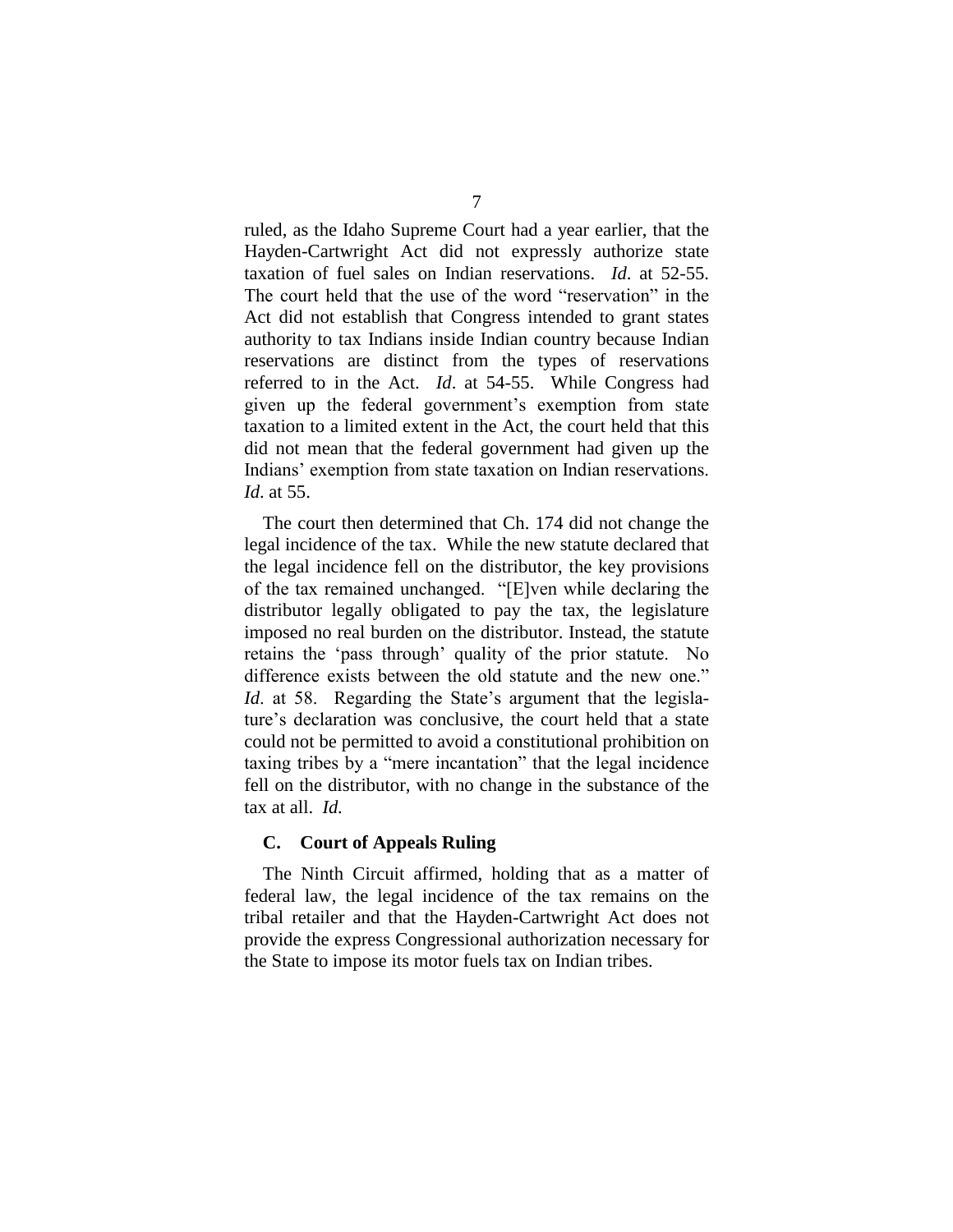Addressing the State's contention that the legislature's incantation on legal incidence conclusively resolved the issue, the court of appeals held that while the legislature's designation was dispositive of its intent, the "incidence of a state tax on a sovereign Indian nation inescapably is a question of federal law that cannot be conclusively resolved in and of itself by a state legislature's mere statement." Pet. App. 11. As the court held, if state legislatures were permitted to do so, it would wholly undermine this Court's precedent prohibiting state taxation of Indians absent clear Congressional authorization, *id*. at 12, and allow states to tax Indian tribes simply by declaring that "the incidence of the tax lies elsewhere, [which] would permit the states indirectly to threaten the very existence of the Tribes," *id.* at 14. As the amended tax was substantively indistinguishable from the prior tax law, which the Idaho Supreme Court had already held imposed the legal incidence on the retailer, *id*. at 15-20, and continued to require the distributor to pass on and collect the tax from the retailer and then remit it to the State, *id*. at 17-22, the court held that the legal incidence remained on the retailer. *Id*. at 22.

The court of appeals then held that the Hayden-Cartwright Act does not provide the "unmistakably clear" Congressional intent necessary to abrogate the tribes' immunity from state taxation under this Court's decision in *Blackfeet Tribe*, 471 U.S. at 765. As the court noted, "[t]he Eighth Circuit, every federal district court, and every state court to address the issue thus far has held that clear congressional authorization under the Hayden-Cartwright Act is not present." Pet. App. 28. The court rejected the State's argument that the unmistakably clear standard does not apply to a statute of general applicability, determining that "this argument misses the preliminary point of statutory interpretation," namely whether the Act gives a general command permitting state taxation of motor fuel sales on reservations. *Id.* at 31. The court declined to construe the Act's waiver of federal tax immunity as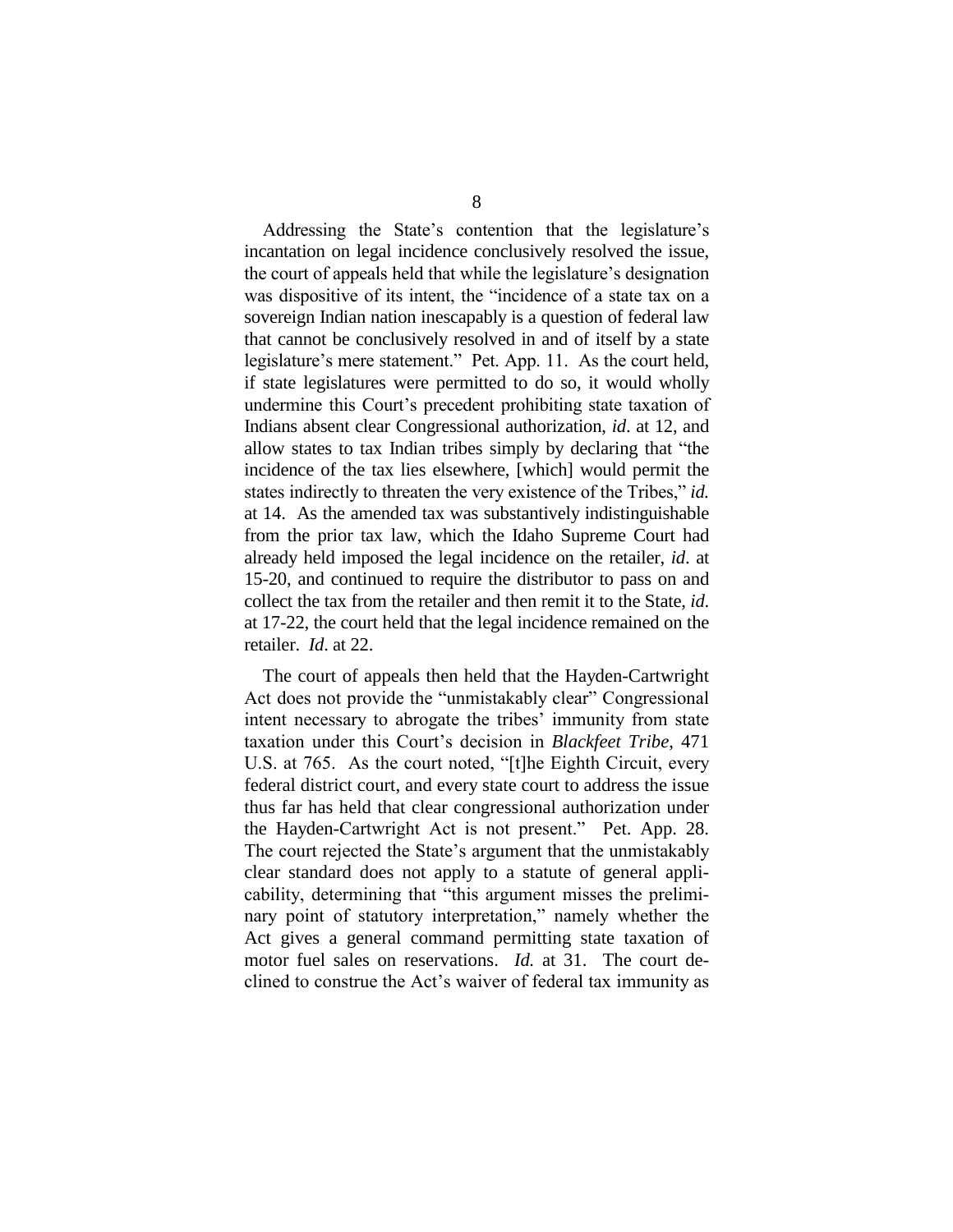an implied waiver of tribal tax immunity, especially where no mention was made in the text or legislative history of the abrogation of the tribes' immunity. *Id.* at 37. It determined that to interpret the Act as authorizing state taxation of onreservation sales to tribally-owned retailers would require two unsupported assumptions: that Congress meant to include Indian reservations in the terms of the Act without specifically so stating, and that Congress intended to abrogate the immunity of Indian tribes without saying so. *Id*. In view of the ambiguous terms and legislative history, the court held that the Act did not provide the unmistakably clear intent necessary to achieve this abrogation. *Id*.

Judge Kleinfeld filed a dissenting opinion addressing only the Hayden-Cartwright Act issue. His opinion invoked the same "unmistakably clear" standard, but interpreted the Act as providing the requisite level of clarity.

### **REASONS FOR DENYING THE PETITION**

- **I. THE DECISION BELOW, HOLDING THAT** THE LEGISLATURE'S MERE SAY-SO IS NOT **CONCLUSIVE OF THE LEGAL INCIDENCE OF THE AMENDED STATE FUEL TAX WHERE THE TAX STILL REQUIRES THE DISTRIBUTOR TO PASS ON AND COLLECT THE TAX FROM THE TRIBAL RETAILER, IS CONSISTENT WITH** *CHICKASAW NATION*
	- **A. The Court of Appeals Properly Applied the Principles of** *Chickasaw Nation* **in Rejecting the Contention that the Legislature's Mere Statement of Intent Is Conclusive of Legal Incidence**

Petitioners' contention that the State legislature's explicit intent to place the legal incidence of the state fuel tax on the distributor is conclusive of the question does not warrant review by this Court. Petitioners do not cite any case that has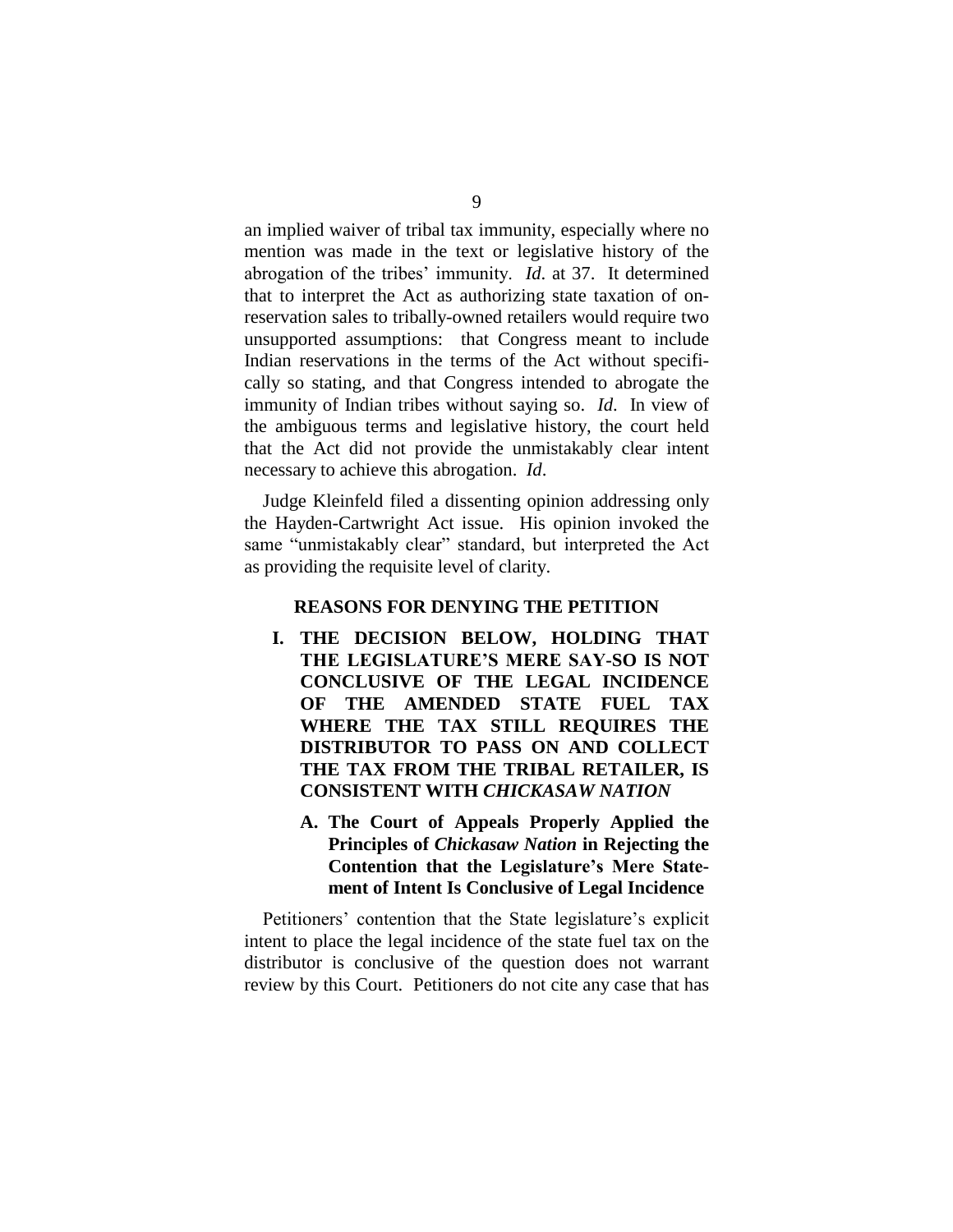ever so held, much less establish a split of authority on the question. Instead, petitioners' argument is based exclusively on this Court's statement in *Chickasaw Nation* of what was *not* before the Court, namely the statutes there at issue did not "expressly identify who bears the tax's legal incidence," or "contain a 'pass through' provision, requiring distributors and retailers to pass the tax's cost to consumers" and that "[i]n the absence of such dispositive language, the question is one of fair interpretation of the taxing statute as written and applied." 515 U.S. at 461 (internal quotations omitted). In arguing that the legislature's mere say-so is conclusive of legal incidence, petitioners contend that in *Chickasaw Nation*, this Court authorized states to tax Indians and Indian tribes in Indian country as long as the legislature declares that the legal incidence is elsewhere, and that if such a declaration is made it makes no difference how the tax statute is written and applied. *Chickasaw Nation* did not so hold and may not be so construed. To the contrary, in *Chickasaw Nation* this Court "adhere[d] to settled law" in holding that if the legal incidence of a state tax rests on a tribe or its members in Indian country, it is invalid absent clear Congressional authorization. *Id*. at 453, 458-59.

While acknowledging that the "Supreme Court in *Chickasaw Nation* was not facing the case of an explicit legislative designation,"Pet.App.11, the court of appeals gave careful consideration to the language in *Chickasaw Nation* on which petitioners rely. Based on this analysis, the court held "the Supreme Court's use of the term 'dispositive' in context appears to us to relate to the legislature's*intent* about where the incidence of the tax lies, and not to the ultimate federal question of where the tax's legal incidence lies." Pet. App. 12. This holding fully comports with this Court's decision in *Chickasaw Nation* and the settled law on which it is based.

The court of appeals began by recognizing that "if the state tax's incidence falls on the Indians, it is unlawful absent a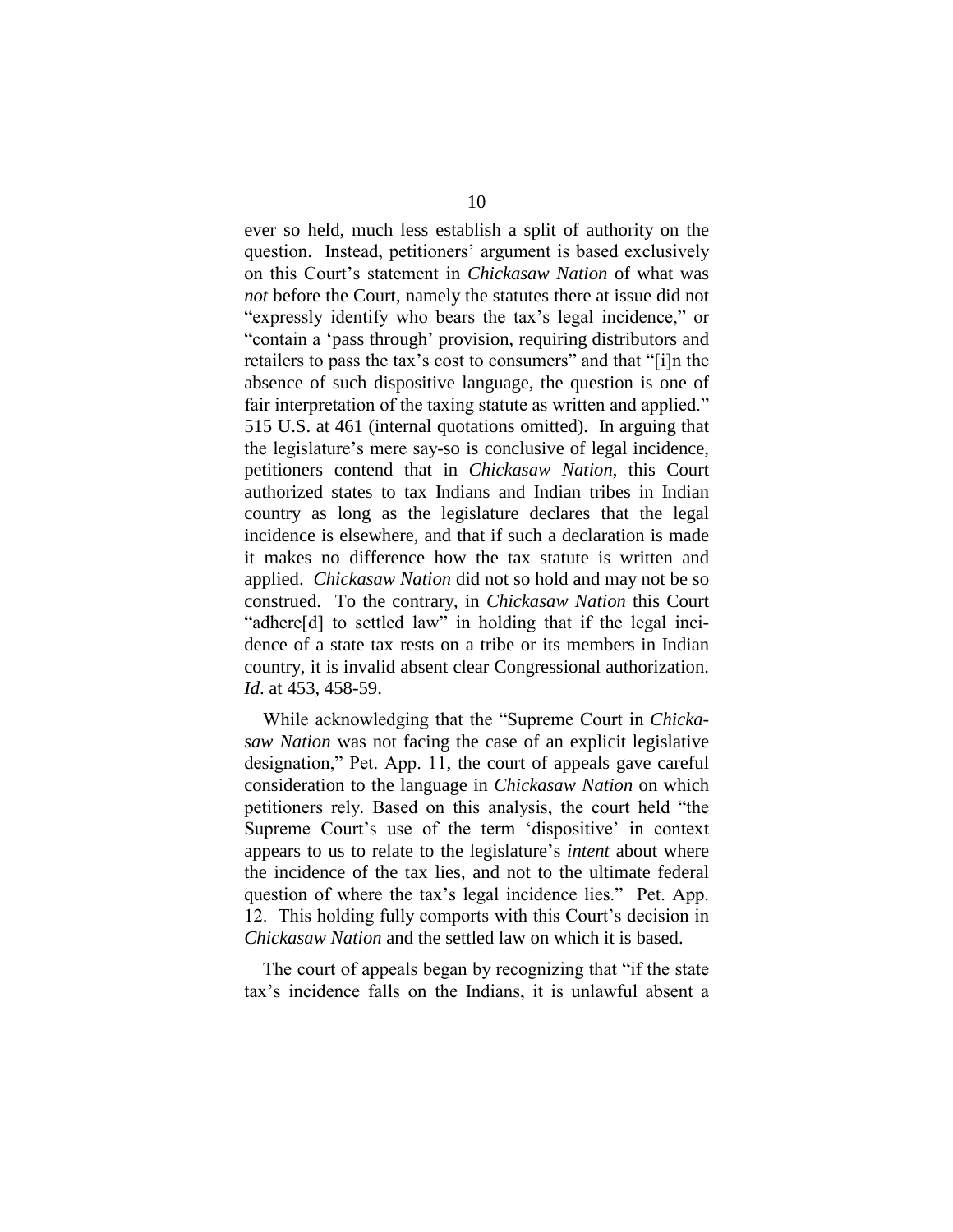'clear congressional authorization' to the contrary," Pet. App. 8-9 (quoting *Chickasaw Nation*, 515 U.S. at 459), and that the determination of legal incidence is a question of federal law, *id*. at 9 (citing *Kern-Limerick, Inc. v. Scurlock*, 347 U.S. 110, 121 (1954)).

The court held that because the legal incidence of a state tax is a question of federal law, it "cannot be conclusively resolved in and of itself by the state legislature's mere statement." Pet. App. 11. As this Court held in *Carpenter v. Shaw*, 280 U.S. 363, 367-68 (1930), in rejecting a state's claim that its tax was imposed on oil and gas severed from the realty, rather than on an Indian allottee's legal interest in allotted lands: "[w]here a federal right is concerned we are not bound by the characterization given to a state tax by state courts or Legislatures, or relieved by it from the duty of considering the real nature of the tax and its effect upon the federal right asserted."<sup>4</sup> Were the law otherwise, the state

<sup>&</sup>lt;sup>4</sup> More broadly, this Court has consistently made its own determination of whether a state tax is barred by the Indian immunity from state taxation, rather than deferring to the state's construction of the tax. *See, e.g.*, *County of Yakima v. Confederated Tribes and Bands of the Yakima Indian Nation*, 502 U.S. 251, 269 (1992) (rejecting state's contention that because state law made a state excise tax on sales of fee land a lien upon the property sold, the tax fell within the Burke Act's authorization of the "taxation of land" because "otherwise all sorts of state taxation of reservation-Indian activities could be validated (even the cigarette sales tax disallowed in *Moe* [*v. Confederated Salish and Kootenai Tribes of Flathead Reservation*, 425 U.S. 463 (1976)]) by merely making the unpaid tax assessable against the taxpayer's fee-patented mineral estate"); *Okla.TaxComm'nv.SacandFoxNation*, 508 U.S. 114, 126-28 (1993) (rejecting state's assertion that state vehicle excise tax should be treated as a sales tax on transactions occurring outside Indian country, and holding that state tax was a personal property tax preempted by the holdings in *Moe* and *Washington v. Confederated Tribes of Colville Reservation*, 447 U.S. 134 (1980)); *Colville*, 447 U.S. at 162-63 (state cannot avoid Indian exemption from state personal property tax recognized in *Moe* by labeling its tax an excise tax).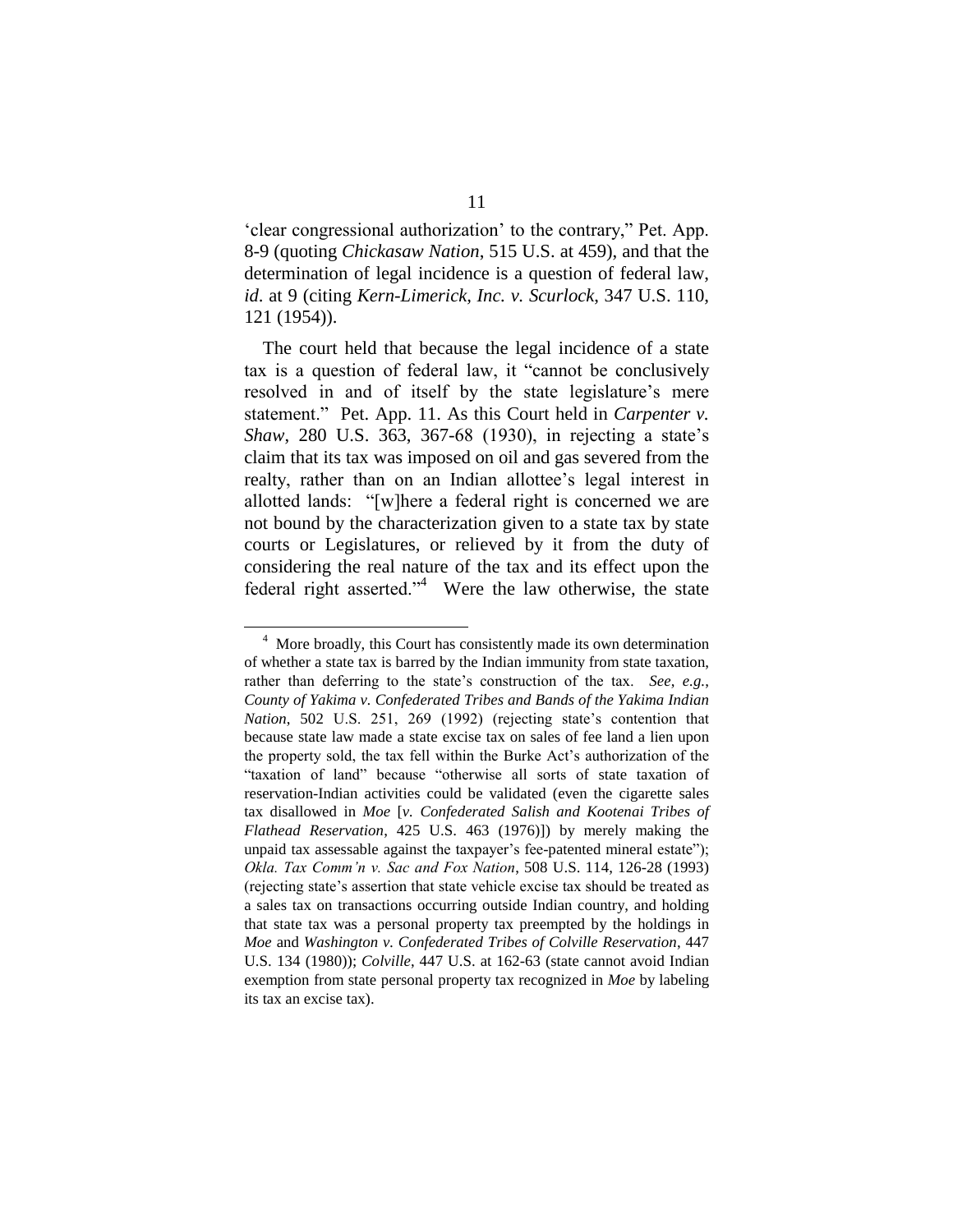could name one party the taxpayer, while requiring another to pay the tax, and in the process defeat the second party's tax immunity, which the court of appeals found would directly conflict with this Court's decision in *Kern-Limerick*. Pet. App.  $14<sup>5</sup>$  That decision "squarely rejected the idea that 'a state court might interpret its tax statute so as to throw tax liability where it chose, even though it arbitrarily eliminated an exempt sovereign' because '[s]uch a conclusion . . . would deny the long course of judicial construction which establishes as a principle that the duty rests on this Court to decide for itself facts or constructions upon which federal constitutional issues rest."" Pet. App. 13-14 (quoting *Kern-Limerick*, 347 U.S. at 121).

Assessing the conflict between this Court's precedent and petitioners' contention, the court of appeals held "[i]f the legislature could indirectly tax Indian nations merely by reciting *ipso facto* that the legal incidence of the tax was on another party, it would wholly undermine the Supreme Court's precedent that taxing Indians is impermissible absent clear *congressional* authorization." Pet.App.12(citing *Blackfeet Tribe*, 471 U.S. at 765). That conclusion is well supported. "In the special area of state taxation of Indian tribes and tribal members, [this Court has] adopted a *per se* rule," under which the Court "'will find the Indians' exemption from state taxes lifted only when Congress has made its intention to do so unmistakably clear." *California v.* 

 $5$  The court properly rejected petitioners' contention that legal incidence is determined by who the State intends the taxpayer to be. Pet. App. 11 n.4. While petitioners urge that position here, Pet. 19 (citing *First Agric. Nat'lBankv.StateTaxComm'n,*392 U.S. 339, 347-48 (1968)), this Court has made clear that "the test formulated by [*First Agric.*]" for determining legal incidence is that "where a State requires that its sales tax be passed on to the purchaser and be collected by the vendor from him, this establishes as a matter of law that the legal incidence of the tax falls upon the purchaser." United States *v. State Tax Comm'n of Miss.*, 421 U.S. 599, 608 (1975).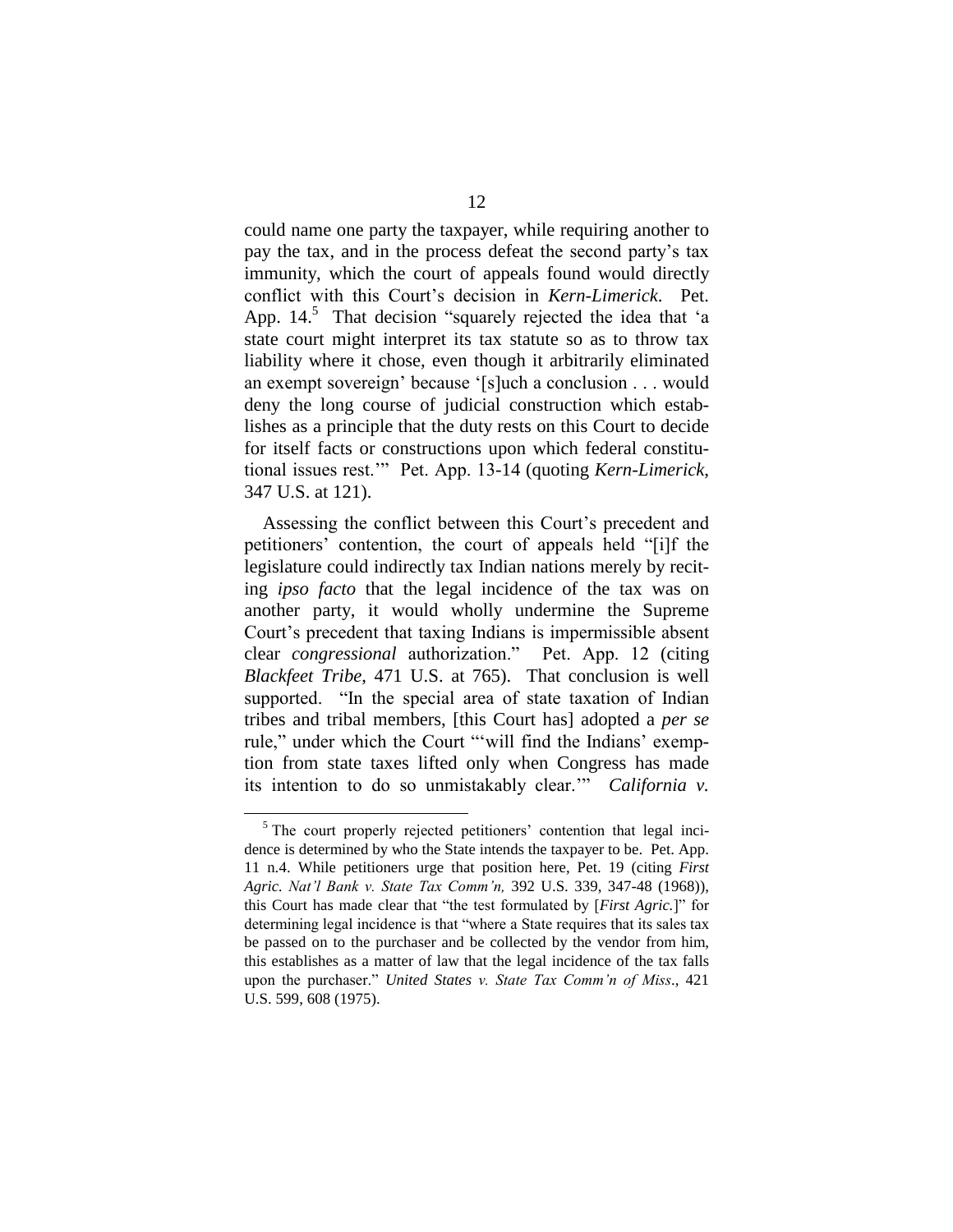*Cabazon Band of Mission Indians*, 480 U.S. 202, 215 n.17 (1987) (quoting *Blackfeet Tribe*, 471 U.S. at 765); *see also* Yakima, 502 U.S. at 258.<sup>6</sup> That rule is rooted in the Constitution and the retained sovereignty of Indian tribes:

The Constitution vests the Federal Government with exclusive authority over relations with Indian tribes. Art. I, § 8, cl. 3; *see Oneida Indian Nation v. County of Oneida*, 414 U.S. 661, 670 (1974), citing *Worcester v. Georgia*, 6 Pet. 515, 561 (1832). As a corollary of this authority, and in recognition of the sovereignty retained by Indian tribes even after formation of the United States, Indian tribes and individuals generally are exempt from state taxation within their own territory.

*Blackfeet Tribe*, 471 U.S. at 764.<sup>7</sup> The *per se* rule protects the exclusive constitutional authority of the United States in Indian affairs by "accord[ing] due deference to the lead role of Congress in evaluating state taxation as it bears on Indian tribes and tribal members." *Chickasaw Nation*, 515 U.S. at 459 (citing *Yakima*, 502 U.S. at 267). Petitioners' contention

<sup>6</sup> In contrast, the petition for a writ of certiorari in *Richards v. Prairie Band Potawatomi Nation*, No. 04-631, concerns the balancing test, which is applied to determine whether federal law preempts state taxation of non-Indians. *See Colville*, 447 U.S. at 154-64. In this area, "no categorical bar prevents enforcement of the tax; if the balance of federal, state, and tribal interests favors the State, and federal law is not to the contrary, the State mayimposeitslevy."*Chickasaw Nation*, 515 U.S. at 459 (citing *Colville*, 447 U.S. at 154-57). While the Brief *Amicus Curiae* of the Multistate Tax Commission in *Prairie Band*, at 10-11, seeks to link that case to the instant one, this Court's decisions establish that the Indian immunity from state taxation is governed by principles that are categorically distinct from the rules which apply to state taxation of non-Indians, as discussed in the text above. Thus, the link suggested by *Amicus Curiae* in *Prairie Band* is plainly not legally significant.

<sup>7</sup> This Court has applied these principles since 1867, *The Kansas Indians*, 72 U.S. (5 Wall.) 737 (1867); *The New York Indians*, 72 U.S. (5 Wall.) 761 (1867), and "has never wavered from the views expressed in these cases." *Blackfeet Tribe*, 471 U.S. at 765.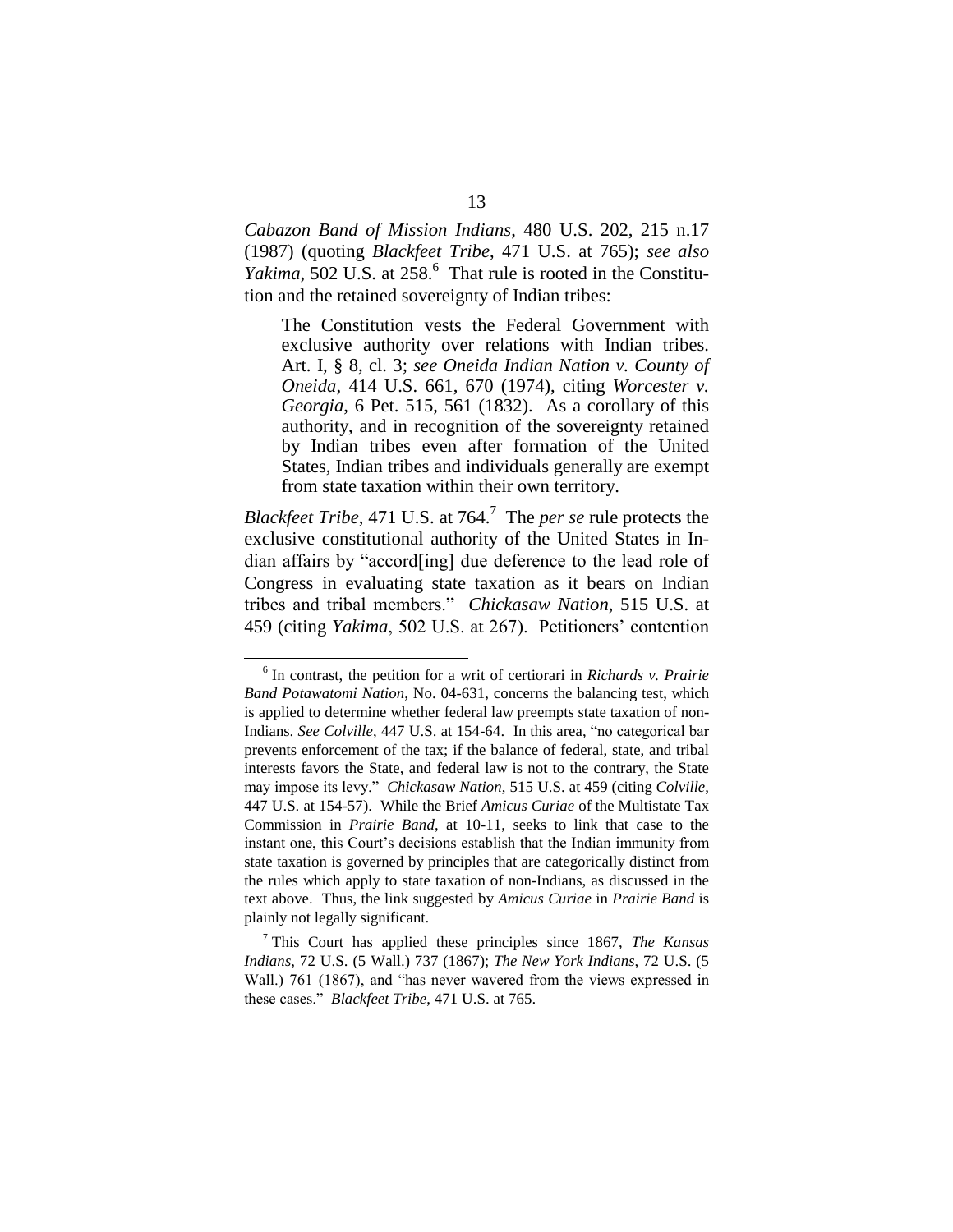seeks to place states in the position that the Constitution has reserved for Congress, in direct conflict with the decisions of this Court.<sup>8</sup>

The court of appeals further found that "[i]f state legislatures could tax Indian tribes merely on the assertion that the incidence of the tax lies elsewhere, it would permit states indirectly to threaten the very existence of the Tribes" because "the unchecked power to tax is the power to destroy." Pet. App. 14 (citing *M'Culloch v. Maryland*, 17 U.S.) (4 Wheat.) 316, 431 (1819)). The *per se* rule, which is "'rooted in the unique trust relationship between the United States and the Indians," *Blackfeet Tribe*, 471 U.S. at 766 (quoting *Oneida County v. Oneida Indian Nation*, 470 U.S. 226, 247 (1985)), is informed by this same concern. As this Court stated in *Yakima*, "[i]n the area of state taxation, . . . Chief Justice Marshall's observation that 'the power to tax involves the power to destroy,' counsels in favor of the categorical approach." 502 U.S. at 258 (citation omitted).

In rejecting petitioners' contention that the State legislature's designation of legal incidence is conclusive of the issue, the court emphasized that its conclusion was reinforced by the unique circumstances in which the issue arose. Pet. App. 15-16. Specifically, before the Idaho legislature enacted Ch. 174, the Idaho Supreme Court had determined in *Goodman Oil* that the retailer bore the legal incidence of the motor fuels tax. That holding, the court of appeals found, was "entitled to weight on how we assess the legal incidence of the tax from its operation." *Id*. at 15 (citing *Am. Oil Co. v.*

<sup>8</sup> Applying the *per se* rule, this Court has held that states may not tax Indian tribes and Indians in Indian country with respect to their income, *Okla.TaxComm'n*, 508 U.S. at 126; *McClanahan v. Ariz. State Tax Comm'n*, 411 U.S. 164 (1973), personal property, *Colville*, 447 U.S. at 163-64; *Bryan v. Itasca County*, 426 U.S. 373 (1976); *Moe*, 425 U.S. at 480-81, or on-reservation sales and purchases, *Yakima*, 502 U.S. at 258; *Colville*, 447 U.S. at 160; *Moe*, 425 U.S. at 475-81.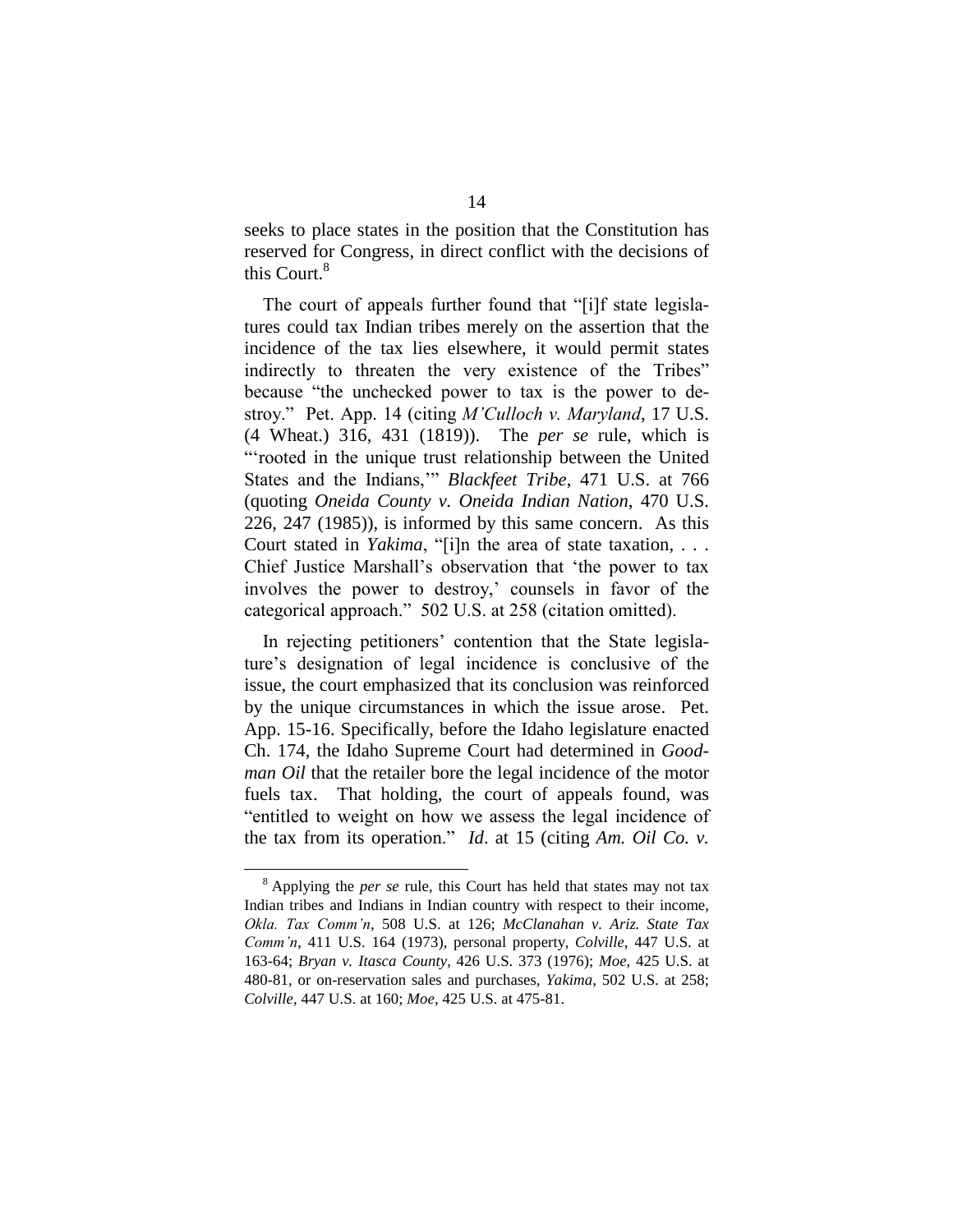*Neill*, 380 U.S. 451, 455-56 (1965)). Acknowledging that *Goodman Oil* had construed the tax before Ch. 174 was enacted, the court found that the operative provisions of the tax on which *Goodman Oil* was based "remained in substance unchanged by the state legislative efforts to circumvent *Goodman Oil*." Pet.App.15.While the State relied heavily on § 2 of Ch. 174, which amended Idaho Code § 63-  $2402(1)$  to provide that the tax is imposed "upon the receipt" of motor fuel," the court held that this change had not substantively altered the state fuel tax. Pet. App. 16 n.8. As the court explained, before Ch. 174 was enacted, the unamended tax had been "imposed on all gasoline received" by the distributor, as shown by Idaho Code § 63-2405, and "the*Goodman Oil* court had already interpreted the unamended statute as imposing a tax when the gasoline was received by the fuel distributor." *Id.* (emphasis omitted). In these circumstances, the court of appeals correctly held that it should not automatically defer to the Idaho legislature's statement of intent on legal incidence. *Id*. at 16. That holding does not present any split of authority and does not warrant review by this Court.

### **B. The Court of Appeals Ruling on Legal Incidence Is Fully Consistent with** *Chickasaw Nation*

On legal incidence, petitioners seek review of only the question whether the State legislature's designation of legal incidence is conclusive. However, the soundness of the court of appeals' determination of legal incidence provides an additional reason for rejecting petitioners' position.<sup>9</sup> As the

<sup>&</sup>lt;sup>9</sup> Petitioners also contend that the rule for which they argue was the "*quid pro quo*" which the *amici curiae* states urged upon the Court in *Chickasaw Nation* for their rejection of the Oklahoma Tax Commission's position in that case, Pet. 16, but this assertion reveals only the lack of support for their argument in the law.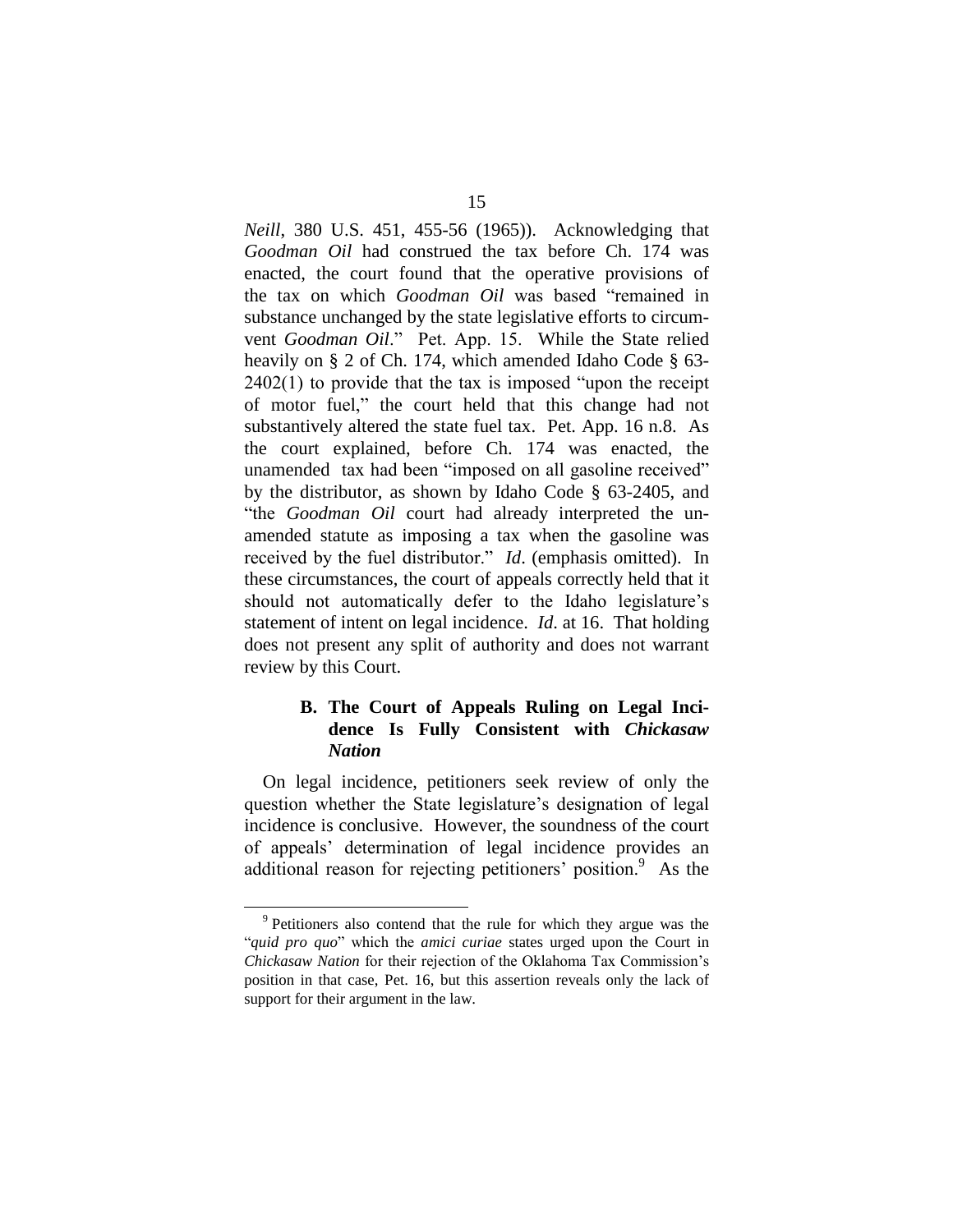court held, when a party simply collects taxes for transmittal to the state, the collecting party does not bear the legal incidence of the tax. Pet. App. 9 (citing *Chickasaw Nation*, 515 U.S. at 461-62). Rather, where "'[t]he import of the language and the structure of the fuel tax statutes is that the distributor collects the tax from the retail purchaser of the fuel'; the 'motor fuel taxes are legally imposed on the retailer rather than on the distributor or the consumer."" Chickasaw *Nation*, 515 U.S. at 462 (quoting *Chickasaw Nation v. Oklahoma,ex.rel.Okla.TaxComm'n*, 31 F.3d 964, 971-72 (10th Cir. 1994)).

The court of appeals began by emphasizing that "[c]ritical to our analysis is our conclusion that the relevant operative provisions of the fuel tax that the state supreme court analyzed have not changed." Pet. App. 17. The court of appeals first determined that Idaho law "still requires the non-tribal distributor who receives the motor fuel and sells it to the Indian tribes to pass on and to collect the tax from the retailer, and then to remit the taxes to the State." *Id.* at 17 and n.9.<sup>10</sup> In these respects, the court held, the Idaho motor fuels tax was similar to the state tax statutes at issue in *Chickasaw Nation*, which were held to impose the legal incidence of the tax on

 $10$  As the court of appeals further held, the express language of Idaho Code  $§$  63-2435 "declares that state fuel taxes are included in every taxable sale of gasoline made by a distributor and that upon receipt of payment by the distributor, an amount equal to the tax is money due the state, which the distributor holds in trust for payment to the state." *Id.* at 17. Under this provision, the court explained "the source of the funds the distributor collects—which are placed in trust for the state—is the tax that is assessed on and collected from the *retailers*. That is, the distributor never receives title to the state's share of the retailer's funds." *Id.* at 18 n.11. As the court further found, state regulations also expressly require that"allinvoices for sales by distributors to retailers must show that the state fuel tax was charged to the retailer." *Id.* at 18 (citing Idaho Admin. Code § 35.01.05.150.g).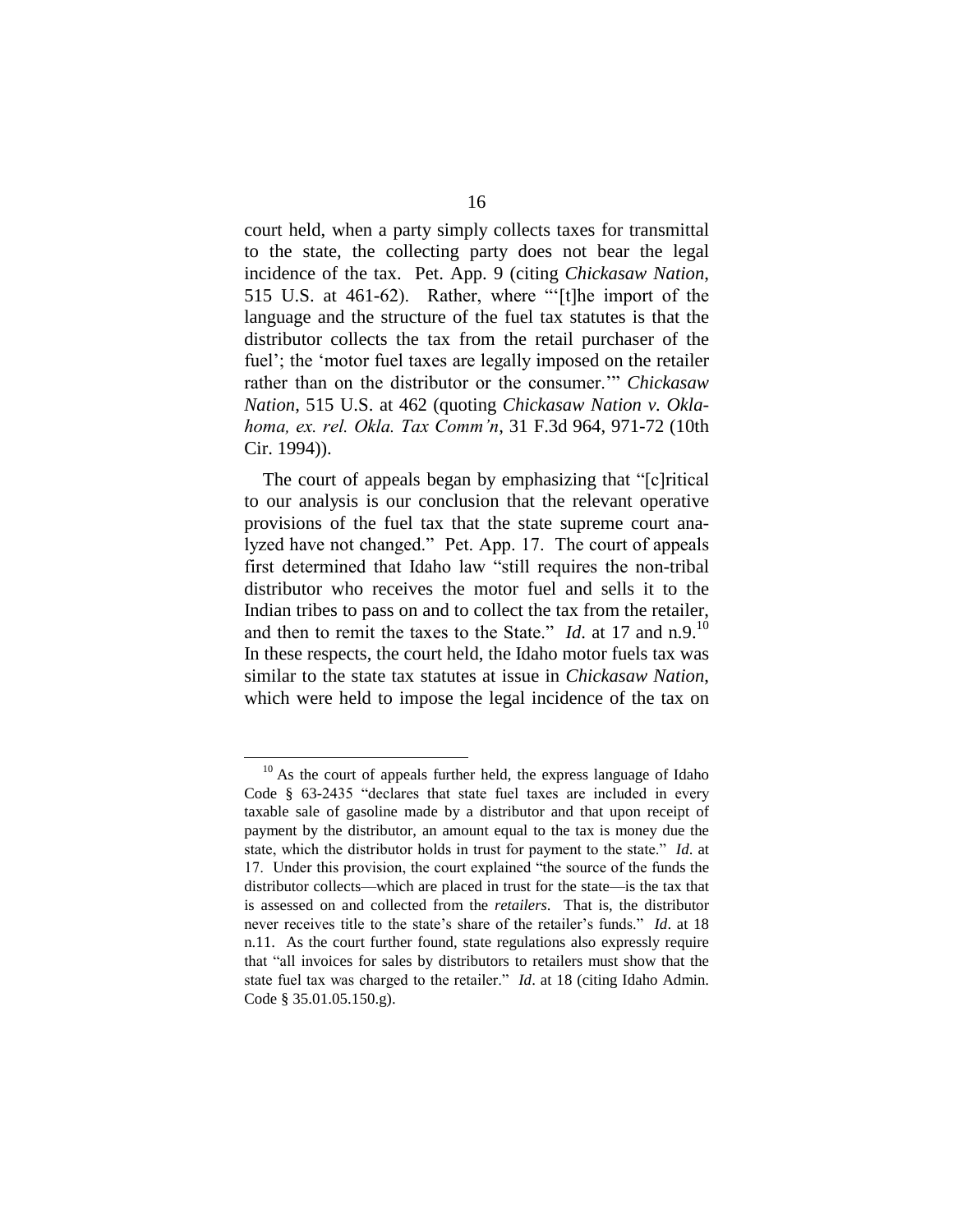the retailer. *Id.* at  $18^{11}$  Second, the court of appeals found that State law "provides tax credits to the distributor for 'collecting and remitting' the tax on behalf of the State." Pet. App. 19 (quoting Idaho Code  $\S$  63-2407(4)). Here too, the court of appeals found that the Idaho tax was like the statutory scheme at issue in *Chickasaw Nation*. *Id*. Third, the court held that the Idaho statutes provided "tax credits to the distributor for fuel taxes that the distributor has paid but cannot then collect from the retailer," which again "square[d] with *Chickasaw Nation*." *Id*. at 20. Fourth, the court held that "Idaho law provides that the retailer has the right to any refund of fuel taxes sought by the distributor that the retailer has paid." *Id.* at 21. In contrast, the court of appeals pointed out, retailers are neither offered a tax credit when consumers fail to pay the tax, nor are they offered a tax credit for collecting and remitting the tax. *Id*. Furthermore, the tax must be paid whether or not the Indian retailer sells the fuel to consumers. *Id*. As the court stated, "it is plain that the tax buck stops with the Indian tribal retailers." *Id*.

While petitioners did not rely on the decision in *Pourier v. S.D.Dep'tofRevenue*, 658 N.W.2d 395, 399 (S.D. 2003), *cert. denied*, 124 S. Ct. 2400 (2004), *vacated, in part, on other grounds by* 674 N.W.2d 314 (S.D. 2004), to support their position on legal incidence before the court of appeals,  $12$ they now contend that the court of appeals decision conflicts with *Pourier* on that very issue. This contention has no merit.

 $11$  Petitioners simply ignore this analysis and the explicit statutory requirements quoted by the court of appeals, asserting that "the court of appeals did not identify, or even suggest the existence of, an explicit passthrough requirement." Pet. 20 (emphasis omitted). This contention is simply incorrect.

<sup>12</sup> Petitioners did, however, seek to distinguish the *Pourier* court's holding on the application of the Hayden-Cartwright Act. Reply Br. of Appellants in Nos. 02-35965, 02-35998 and 02-36020, at 14 and n.3 (9th Cir. July 8, 2003).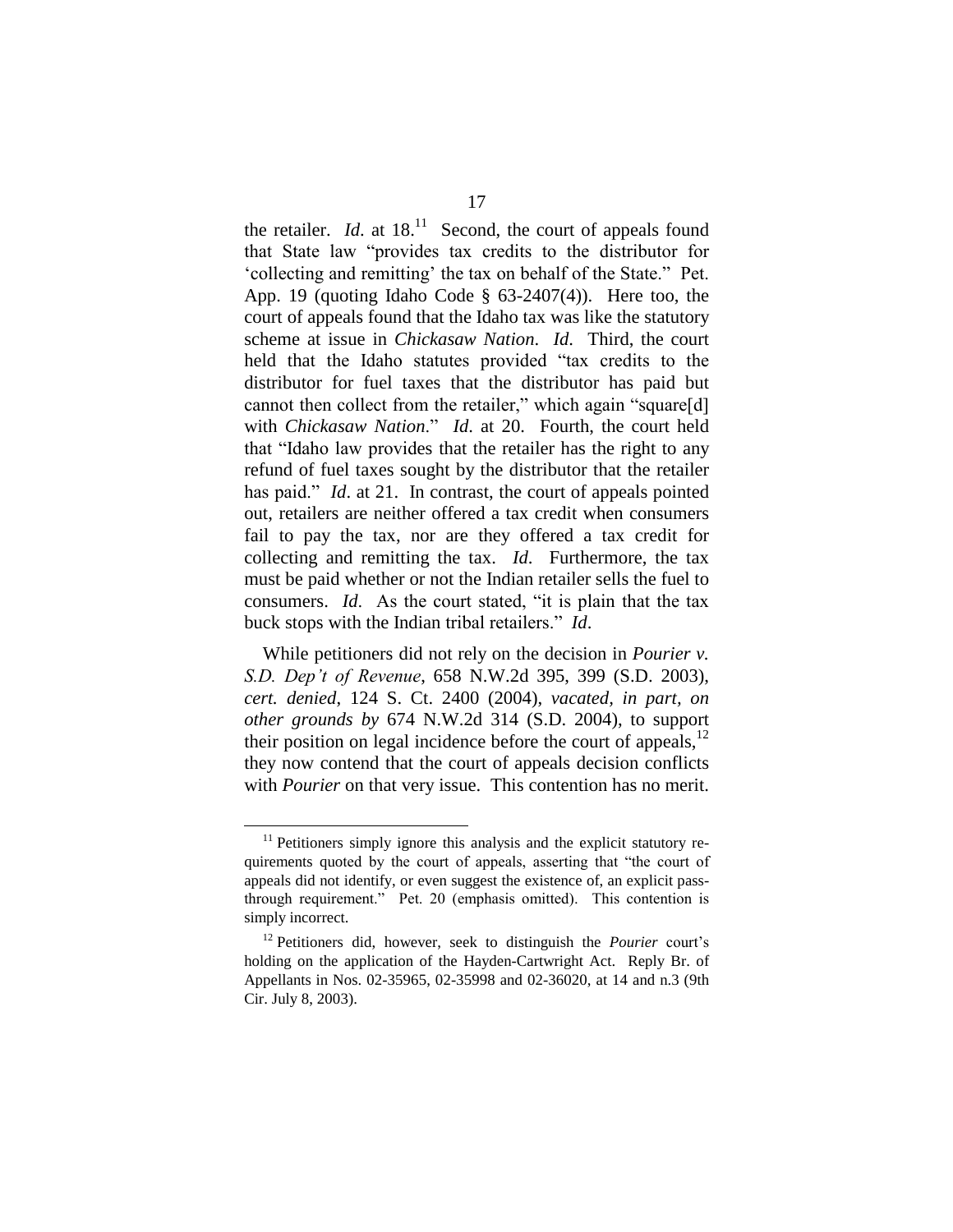In *Pourier,* the South Dakota Supreme Court held that the legal incidence of the South Dakota fuel tax was on the consumer because the tax was passed through to the consumer.<sup>13</sup> That holding presents no conflict with the court of appeals'holding in this case that the legal incidence of a state tax which the distributor is required to pass on and collect from the retailer is on the tribal retailer.<sup>14</sup> Furthermore, *Pourier* did not pose the question whether a state may tax Indian tribes "merely on the assertion that the incidence of the tax lies elsewhere," as was the case here. Pet. App. 14. Indeed, the state conceded in *Pourier* that the legal incidence of the tax fell on the tribe or its members. 658 N.W.2d at 403 n.4. *Pourier* thus does not conflict with the court of appeals decision in this case.

<sup>&</sup>lt;sup>13</sup> That holding was based on the state trial court's finding that the retailer passed the tax through to the consumer, *Pourier*, 658 N.W.2d at 398, as well as the state tax statute, and this Court's statement in *Chickasaw Nation* that the state could "'declar[e] the tax to fall on the consumer and direct[] the Tribe to collect and remit the levy." *Id.* at 405 (quoting *Chickasaw Nation*, 515 U.S. at 460). That statement simply recognizes that an express pass-through provision is not required to place the legal incidence of a state tax on the consumer. *Cal. State Bd. of Equalization v. Chemehuevi Indian Tribe*, 474 U.S. 9, 11 (1985) (per curiam).

<sup>14</sup> That ruling is also consistent with *Chickasaw Nation*.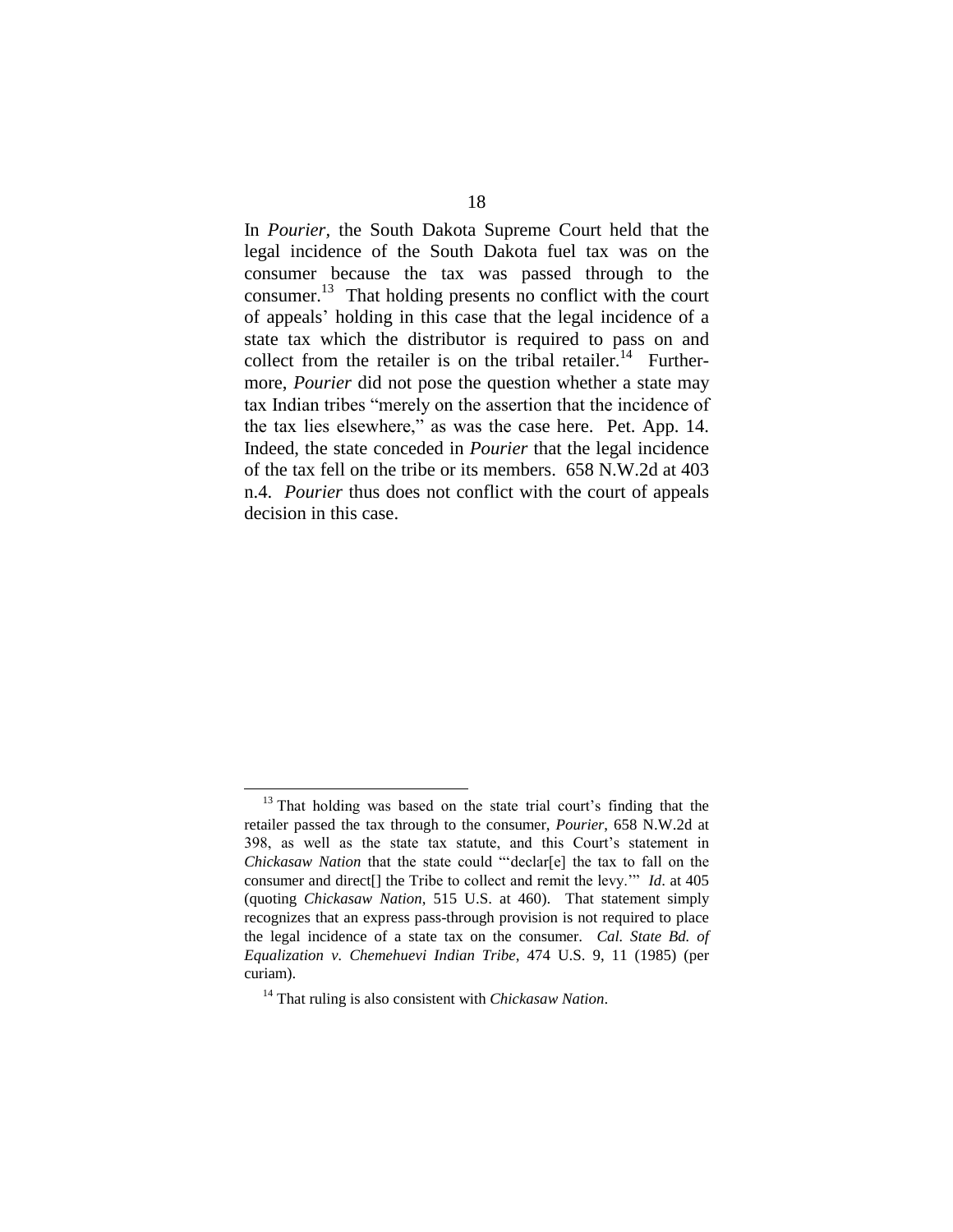## **II. THE DECISION BELOW CORRECTLY HELD, CONSISTENT WITH EVERY FEDERAL AND STATE COURT TO CONSIDER THE ISSUE, THAT THE HAYDEN-CARTWRIGHT ACT DOES NOT SHOW THAT CONGRESS IN-TENDED TO ABROGATE INDIAN IMMUNITY FROM STATE TAXATION IN UNMISTAKA-BLY CLEAR TERMS**

A. As the Court of Appeals Held, This Court's **Rulings Make Clear that Indian Immunity from State Taxation Is Abrogated Only if** Congress' Intent to Do So Is Unmistakably **Clear**

Petitioners seek review of the court of appeals ruling that the Hayden-Cartwright Act does not abrogate the tribes' immunity from state taxation, but do not allege any split of authority on the question presented. Nor could they. As the court of appeals held, "[t]he Eighth Circuit, every federal district court, and every state court to address the issue thus far has held that clear congressional authorization under the Hayden-Cartwright Act is not present, rejecting states' attempts to tax Indians for motor fuel delivered and sold on their own reservations." Pet. App. 28 (citing *Marty Indian*) *Sch. Bd. v. South Dakota*, 824 F.2d 684, 688 (8th Cir. 1987); *Winnebago Tribe of Neb. v. Kline*, 297 F. Supp. 2d 1291, 1304 (D. Kan. 2004); *Prairie Band Potawatomi Nation v. Richards*, 241 F. Supp. 2d 1295, 1307 (D. Kan. 2003);<sup>15</sup>

<sup>&</sup>lt;sup>15</sup> *Prairie Band* is now before this Court on the State of Kansas' petition for a writ of certiorari with respect to other issues. *Richards v. Prairie Band Potawatomi Nation, No. 04-631.* The district court's ruling with respect to the Hayden-Cartwright Act was not cross-appealed to the court of appeals by the state, and accordingly was not addressed by the court of appeals in *Prairie Band Potawatomi Nation v. Richards*, 379 F.3d 979 (10th Cir. 2004).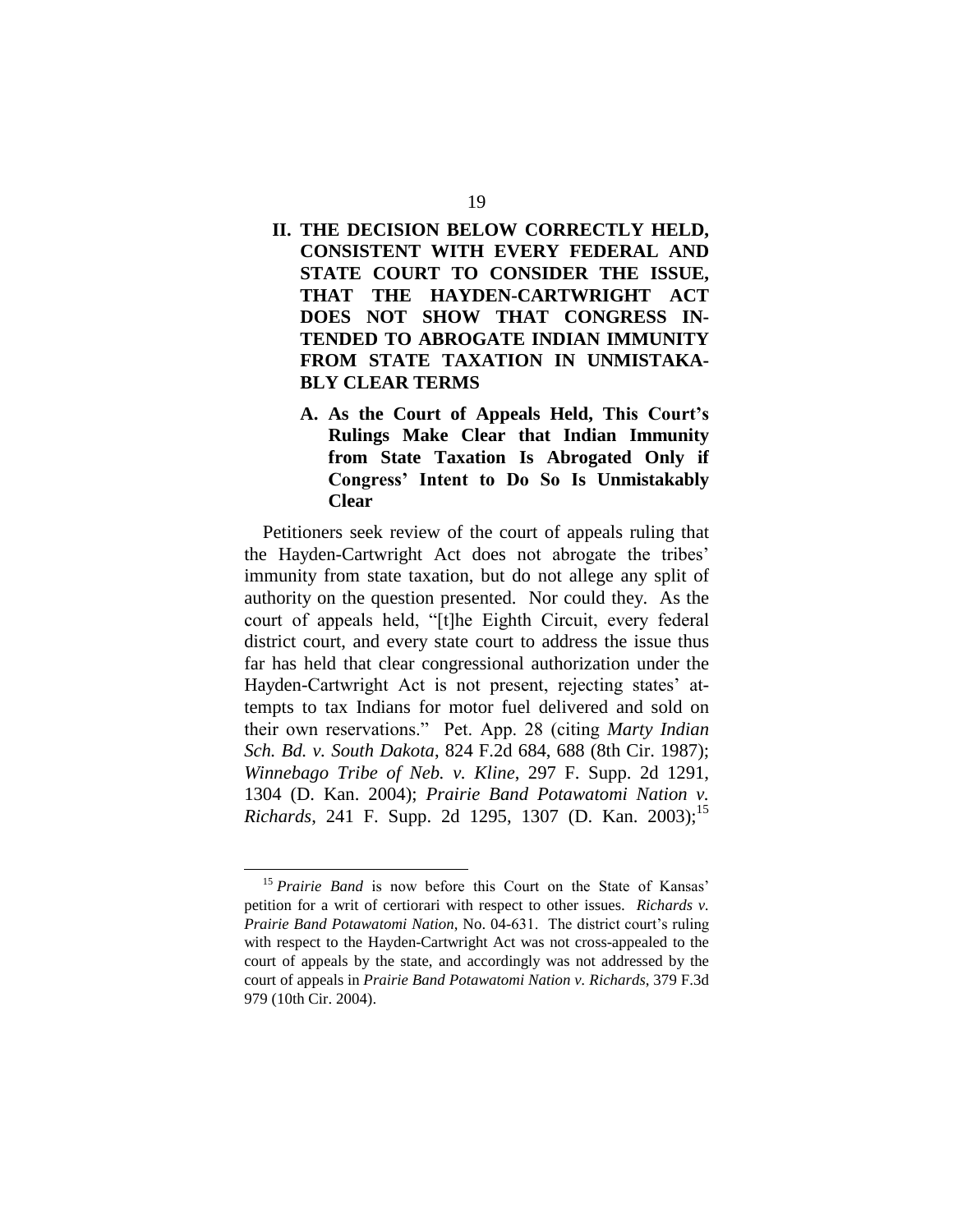*Pourier*, 658 N.W.2d at 399; *Goodman Oil*, 28 P.3d at  $1001 - 02$ )).<sup>16</sup>

The principal basis on which review is sought is petitioners' contention that the court of appeals improperly "invok[ed] the Indian canons of construction" in ruling on the Hayden-Cartwright Act, which petitioners contend is a general act of Congress to which the Indian canons of construction do not apply. Pet. 25; *see also* Pet. 26 and n.10-11. But the only "canon of statutory construction from the Indian context" applied by the court of appeals was the settled rule that "Indian tribes and individuals generally are exempt from state taxation within their own territory,' unless Congress has 'made its intention to do so unmistakably clear," Pet. App. 31 (quoting *Blackfeet Tribe*, 471 U.S. at 764-65).<sup>17</sup> *See Yakima*, 502 U.S. at 258; *Cabazon*, 480 U.S. at 215 n.17; *Blackfeet Tribe*, 471 U.S. at 765; *see also Chickasaw Nation*, 515 U.S. at 459 ("If the legal incidence of an excise tax rests") on a tribe or on tribal members for sales made inside Indian country, the tax cannot be enforced absent clear congressional

<sup>&</sup>lt;sup>16</sup> As the court of appeals also noted, this Court has twice expressly declined to consider the Hayden-Cartwright Act issue presented by petitioners. Pet. App. 28 n.20 (citing *Chickasaw Nation*, 515 U.S. at 456- 57; *White Mountain Apache Tribe v. Bracker*, 448 U.S. 136, 151 n.16 (1980)).

 $17$  Contrary to petitioners' assertion, this Court has consistently applied the canon which requires that statutes be construed liberally in favor of the Indians, and that ambiguous provisions be interpreted to their benefit, to statutes which are claimed to abrogate Indian tax immunities, without regard to whether the statute is general or specific. *Yakima*, 502 U.S. at 269; *Blackfeet Tribe*, 471 U.S. at 766; *Merrion v. Jicarilla Apache Tribe*, 455 U.S. 130, 149-52 (1982); *Bryan*, 426 U.S. at 392; *McClanahan*, 411 U.S. at 174; *Squire v. Capoeman*, 351 U.S. 1, 6-7 (1956); *Carpenter v. Shaw*, 280 U.S. 363, 366-67 (1930); *Choate v. Trapp*, 224 U.S. 665, 675 (1912). In any event, the court of appeals did not apply this canon.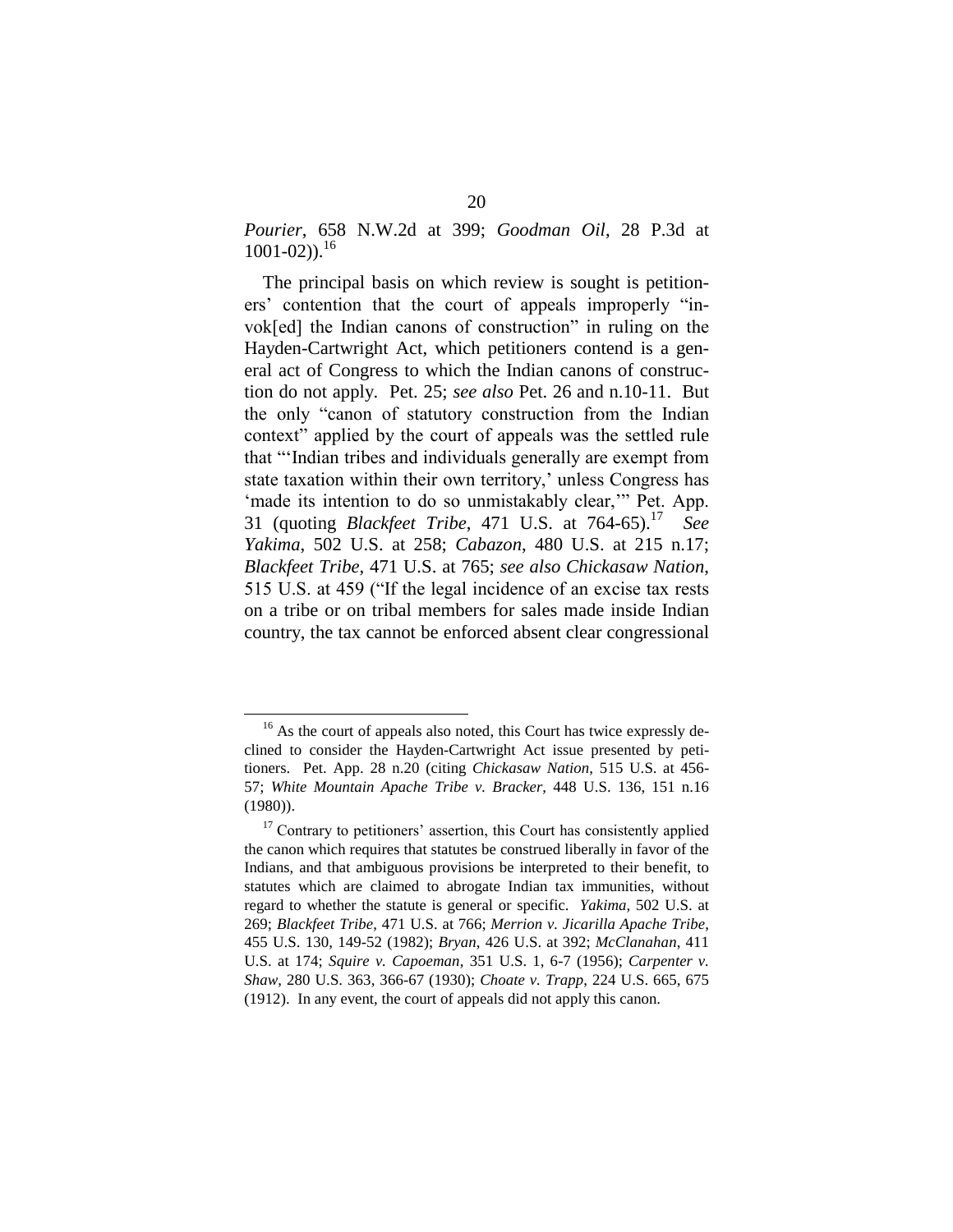authorization."). As this Court's decisions show, the court of appeals' application of this standard was clearly proper.<sup>18</sup>

These decisions reject petitioners' novel contention, unsupported by the ruling of any court, that this Court's decision in *Fed.PowerComm'nv.TuscaroraIndianNation*, 362 U.S. 99 (1960), set forth the standard for determining whether Congress has authorized state taxation of Indian tribes and their members. In *Tuscarora*, this Court held that a licensee under the Federal Power Act was empowered by Section 21 of the Act to condemn land owned in fee by the Tuscarora Indian Nation. While petitioners rely on the statement in *Tuscarora*, that "general Acts of Congress apply to Indians as well as to all others in the absence of a clear expression to the contrary," 362 U.S. at 120, this Court has made clear that "[i]n the special area of state taxation of Indian tribes and tribal members," the *per se* rule is controlling, and that rule requires that Congress' intent to abrogate Indian immunity from state taxation be unmistakably clear. *Cabazon*, 480 U.S. at 215 n.17. The court of appeals properly rejected petitioners' contention that *Tuscarora* requires otherwise. Pet. App. 31.<sup>19</sup>

362 U.S. at 118. As the Tuscarora lands there involved were not "reservation" lands as defined by the Act, *id.* at 110-15, nor were they subject to

<sup>&</sup>lt;sup>18</sup> *See also Pourier*, 658 N.W.2d at 399 (unmistakably clear standard); *Goodman Oil*, 28 P.3d at 1001-02 (unmistakably clear standard); *Prairie Band*, 241 F. Supp. 2d at 1304 (state taxation of Indians barred "[u]nless Congress makes it abundantly clear that it intends to grant taxing authority to the states").

<sup>&</sup>lt;sup>19</sup> Furthermore, the statement from *Tuscarora* on which petitioners rely did not provide the basis of the decision. As the Court explained:

<sup>[</sup>The Federal Power Act] neither overlooks nor excludes Indians or lands owned or occupied by them. Instead, as has been shown, the Act specifically defines and treats with lands occupied by Indians— "tribal lands embraced within Indian reservations." See  $\S$ § 3(2) and 10(e). The Act gives every indication that, within its comprehensive plan, Congress intended to include lands owned or occupied by any person or persons, including Indians.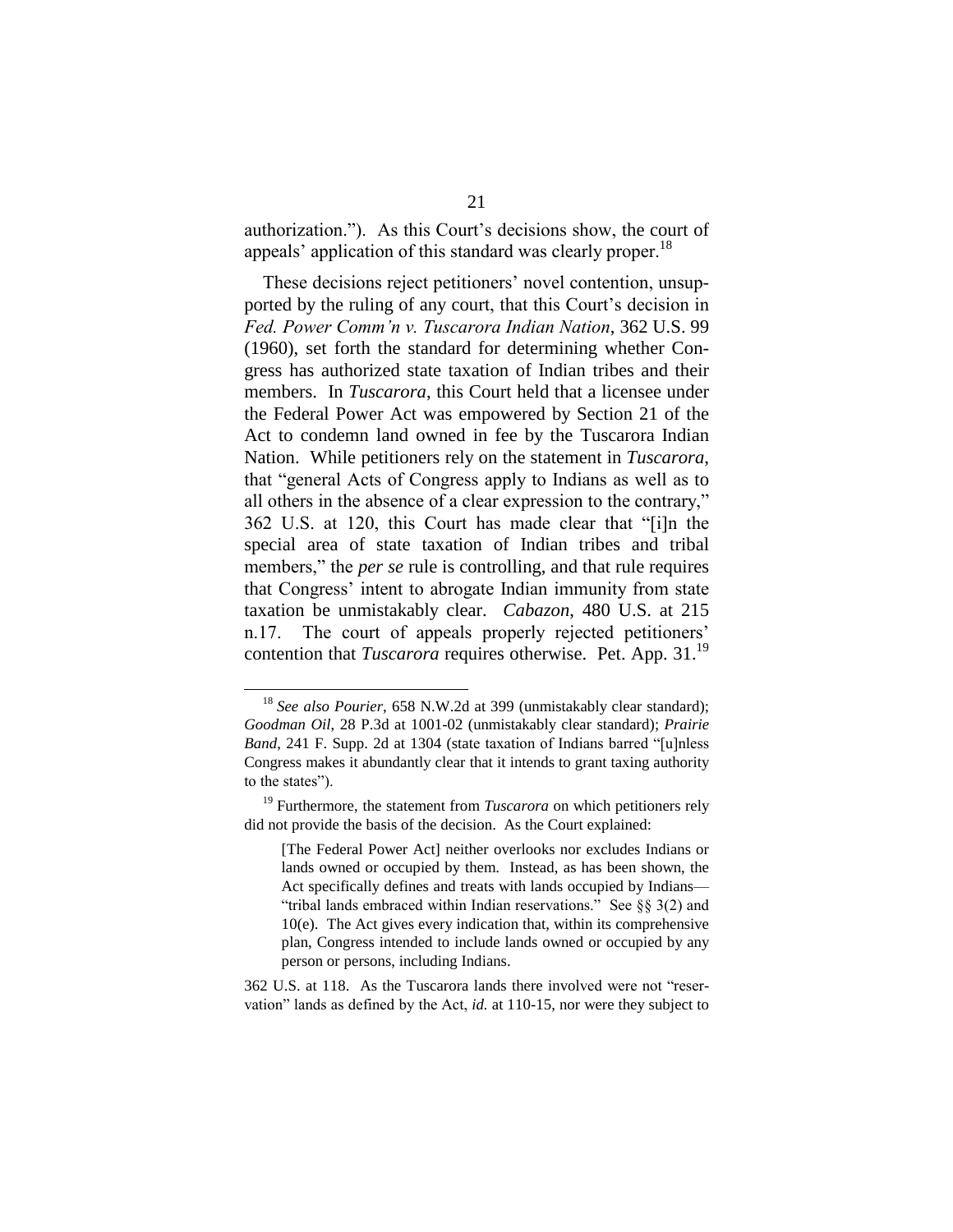There is no split of authority with respect to that ruling and review is not warranted here.

## **B. The Court of Appeals Ruling with Respect to the Hayden-Cartwright Act Is Consistent with the Decision of Every Court to Consider the Issue and Does Not Warrant Review by This Court**

Beyond this, petitioners simply restate their position with respect to the Hayden-Cartwright Act, which the court of appeals and every other federal and state court to consider the issue have rejected. In view of the fact that two federal courts of appeals, two state supreme courts and three federal district courts all have held that the Hayden-Cartwright Act does *not* apply to Indian reservations, it cannot be "unmistakably clear" that Congress intended the Act to so apply. Review of the court of appeals decision on this issue is not warranted.

While the Hayden-Cartwright Act "effectively waived the *federal* government's sovereign immunity from state tax collection," Pet. App. 37, this does not establish that Congress intended also to abrogate *tribal* immunity from state taxation. The Act makes no reference to Indian tribes, which are immune from state taxation as an element of their retained sovereignty. *Blackfeet Tribe*, 471 U.S. at 764. It cannot be said to be unmistakably clear that Congress extinguished that immunity without even referring either to its holder or to its existence. Pet. App. 37 (quoting *Bryan*, 426 U.S. at 381)  $("[S]ome mention [of the abrogation of tribal immunity]$ would normally be expected if such a sweeping change in the status of tribal government and reservation Indians had been contemplated by Congress.'"). The district court reached the

any treaty between the Tuscarora and the United States, *id*. at 123, the Court held that Section 21 of the Federal Power Act applied to these lands. *Id*. at 123-24.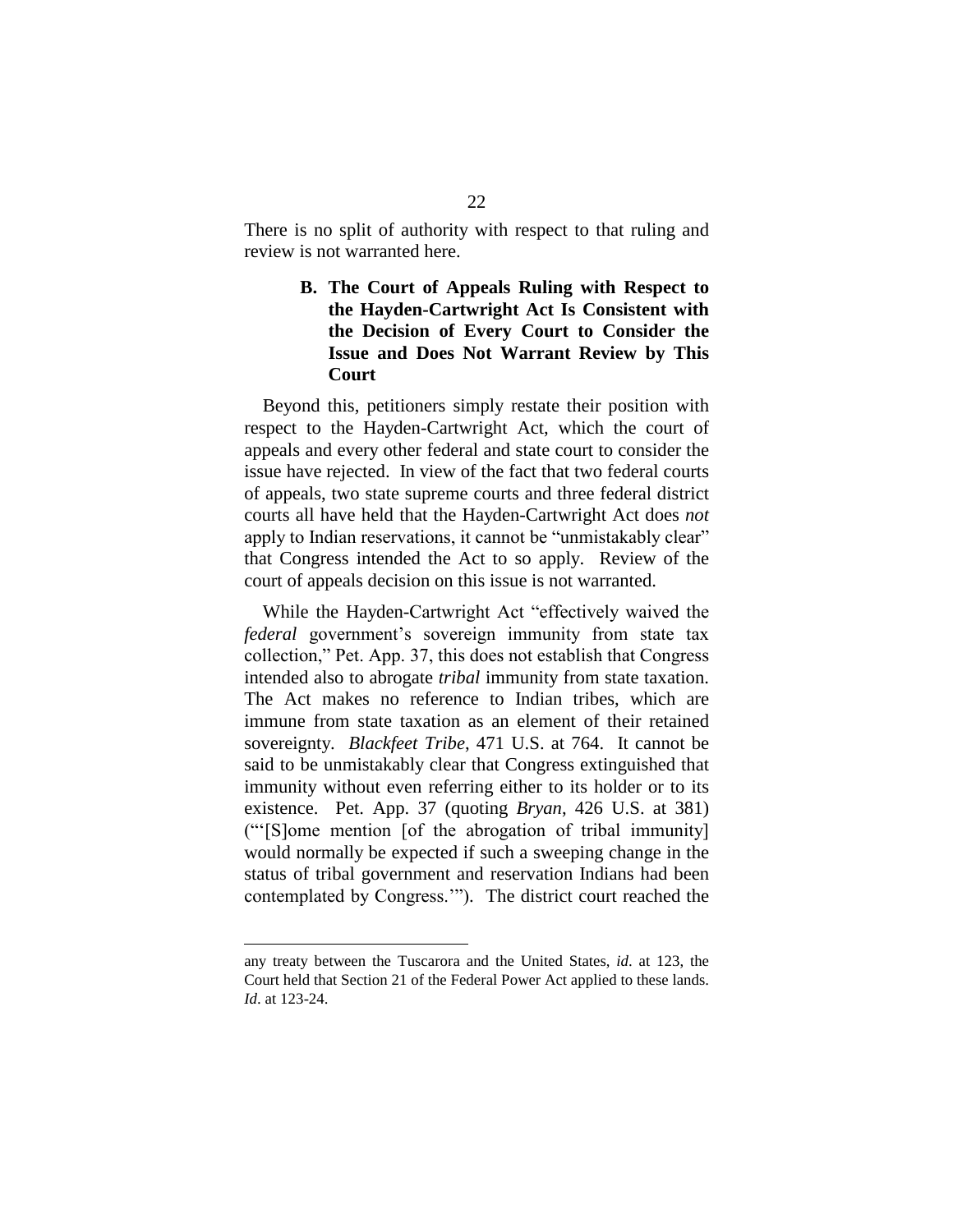same conclusion. Pet. App. 55 and n.4; *see also Prairie Band*, 241 F. Supp. 2d at 1306; *Pourier*, 658 N.W.2d at 403.

Nor does the Hayden-Cartwright Act refer to "Indian reservations." As the court of appeals held, simply because the term "reservation" could include Indian reservations does not mean that it does so whenever it is used. Pet. App. 32. As this Court made clear in *United States v. Celestine*, 215 U.S. 278, 285 (1909), "a reservation is not necessarily 'Indian country. $1^{320}$  It has long been clear, as the court explained in Goodman Oil, that "Indian reservations are different; distinct from every other type of reservation, i.e., national parks, wilderness areas, military reservations, and even further, Indian reservations are a distinct entity within the law." 28 P.3d at 1000; *accord Prairie Band*, 241 F. Supp. 2d at 1303- 05; *Pourier*, 658 N.W.2d at 399. That an express reference to Indian reservations is required before a federal statute may be held to authorize state taxation on Indian reservations is clear

<sup>20</sup> In *Celestine*, this Court interpreted the Act of March 3, 1885, ch. 341, 23 Stat. 362 ("1885 Act"), which made the laws of the United States which apply to crimes committed within the exclusive jurisdiction of the United States applicable to seven listed crimes when committed by Indians on Indian reservations. 215 U.S. at 283-84. The defendant argued that the 1885 Act did not apply to Indian allotments because such lands, though within the Indian reservation on which the crime occurred, were not "Indian country," as that term was then defined by federal law. Id. at 283-87. In rejecting this argument, the Court stated that:

the word 'reservation' has a different meaning, for while the body of land described in the section quoted as 'Indian country' was a reservation, yet a reservation is not necessarily 'Indian country.' The word is used in the land law to describe any body of land, large or small, which Congress has reserved from sale for any purpose. It may be a military reservation, *or* an Indian reservation, *or*, indeed, one for any purpose for which Congress has authority to provide.

*Id.* at 285 (emphasis added). In *Celestine*, the statute made its meaning clear by expressly referring to "any Indian reservation," *id.* at 284, thus recognizing that the term "Indian reservation" has a separate and distinct meaning in the law.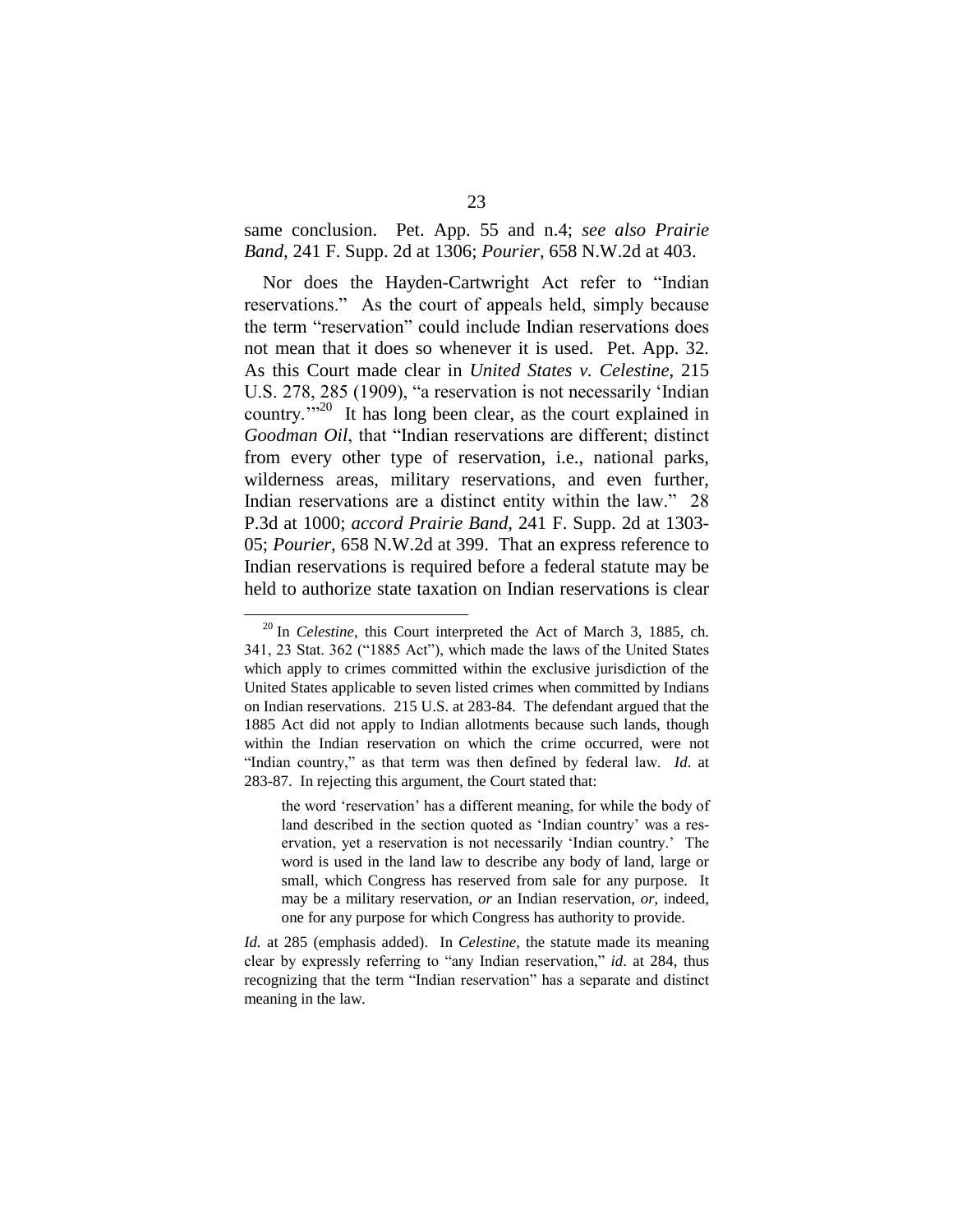from this Court's decision in Warren Trading Post Co. v. *Ariz. State Tax Comm'n, 380 U.S. 685 (1965). There, this* Court held that the Buck Act, ch. 389, 61 Stat. 644 (1947), 4 U.S.C. §§ 105-10, which authorizes states to apply sales and use taxes in "federal area[s]," defined by the Act as "any lands or premises held or acquired by or for the use of the United States or any department, establishment, or agency of the United States,"  $4 \text{ U.S.C. }$   $§$   $110(e)$ , does not apply to Indian reservations. *Id*. at 691 n.18. This Court has since twice reaffirmed that holding. *Cent. Machinery Co. v. Ariz. StateTaxComm'n*, 448 U.S. 160, 166 n.5 (1980); *White Mountain Apache*, 448 U.S. at 151 n.16. Accordingly, as the court of appeals held, it is not "unmistakably clear" that Congress, without saying so, intended that the phrase "United" States military or other reservations" include Indian reservations. Pet. App. 37; *see also Goodman Oil*, 28 P.3d at 1000; *Prairie Band*, 241 F. Supp. 2d at 1305; *Pourier*, 658 N.W.2d at 399, 401.

Petitioners' contention that, notwithstanding the absence of any reference to Indians, Indian tribes or Indian reservations in the Hayden-Cartwright Act, the inclusion of the term "licensed trader" extends its terms to Indian retailers on Indian reservations, has also been rejected by every court to consider it. As the court of appeals recognized, the term could well refer to non-Indian traders licensed to conduct business on the federal reservations which are subject to the Hayden-Cartwright Act. Pet. App. 33; *accord Goodman Oil*, 28 P.3d at 1000 ("The term 'licensed trader' could refer to licensed distributors or sellers of goods in *all* federal reservations."); *Pourier*, 658 N.W.2d at 401 ("Congress gave no indication in the statute that the term referred to Indian

 $21$  As the court of appeals further found, even if the term could be so construed, it is not clear "that the tax could be imposed on Indian tribes, as opposed to on non-Indian traders licensed to do business on Indian reservations." Pet. App. 33.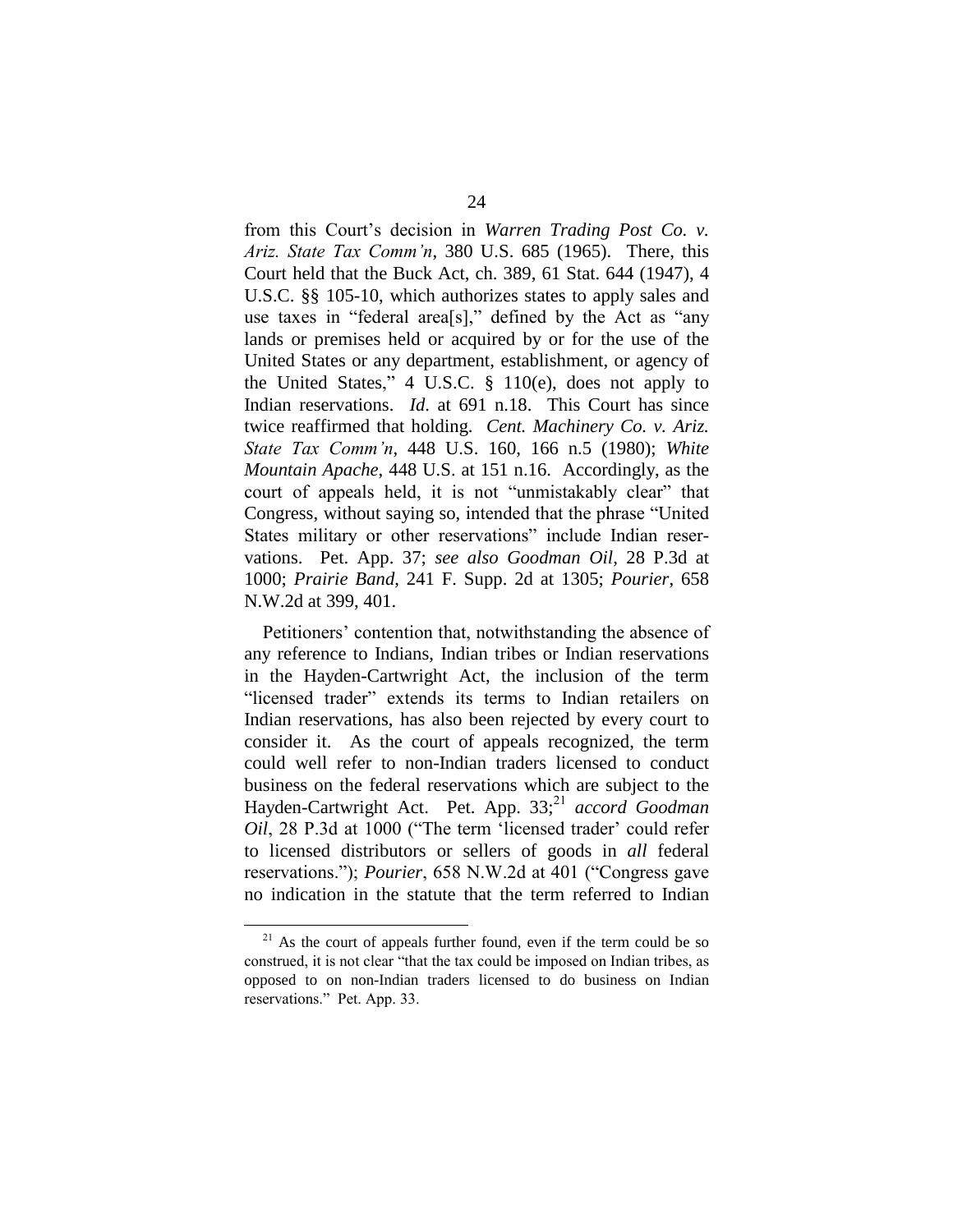traders as opposed to those non-Indian traders who were required to obtain a license to sell fuel."); *Prairie Band*, 241 F. Supp. 2d at 1304.

Acknowledging that the Hayden-Cartwright Act was passed in response to this Court's decision in *Standard Oil Co. v. California*, 291 U.S. 242 (1934), which invalidated a state tax on a gasoline distributor delivering fuel to a post exchange on a military reserve, petitioners assert that Congress "clearly had no thought of limiting the grant to military reserves." Pet.  $24.22$  But what is required is an "unmistakably clear" showing of Congressional intent to abrogate tribal immunity, *Blackfeet Tribe*, 471 U.S. at 765, and as the court of appeals held, nothing in the legislative history of the Act shows that Congress unmistakably intended to extend the Act to Indian reservations. Pet. App. 35-36 (citing *Pourier*, 658 N.W.2d at  $402-03$ ).<sup>23</sup> Petitioners' argu-

 $22$  While the State refers to the federal instrumentality doctrine, Pet. 24-25, suggesting its relevance to the Hayden-Cartwright Act issue, this Court's decision in *Blackfeet Tribe* makes clear that the Indian immunity from state taxation is instead based on the federal government's exclusive constitutional authority in Indian affairs, and the retained sovereignty of Indian tribes. 471 U.S. at 764. It is also settled that Indian tribes are separate sovereigns, not arms of the United States. *United States v. Wheeler*, 435 U.S. 313, 328 (1978). In contrast, as this Court explained in *Cotton Petroleum Corp. v. New Mexico*, 490 U.S. 163 (1989), the federal instrumentality doctrine was applied to Indian lands to invalidate state taxes imposed on non-Indian lessees of Indian land. *Id*. at 174. The doctrine "has now been 'thoroughly repudiated' by modern case law." *Id*. (quoting *South Carolina v. Baker*, 485 U.S. 505, 520 (1988)).

 $23$  Petitioners also argue that, by reenacting the Hayden-Cartwright Act, Congress adopted two executive branch opinions interpreting the Act as applying to Indian reservations. This argument was rejected by the court of appeals, which held that "the agency interpretations underscore the ambiguity, not the clarity, of the executive branch's statements insofar as they speak to the applicability of the Act to Indian reservations." Pet. App. 36-37 n.28. Other courts have reached the same conclusion. *See Prairie Band*, 241 F. Supp. 2d at 1306-07; *Goodman Oil*, 28 P.3d at 1001; *Pourier*, 658 N.W.2d at 402; *see also Winnebago Tribe*, 297 F. Supp. 2d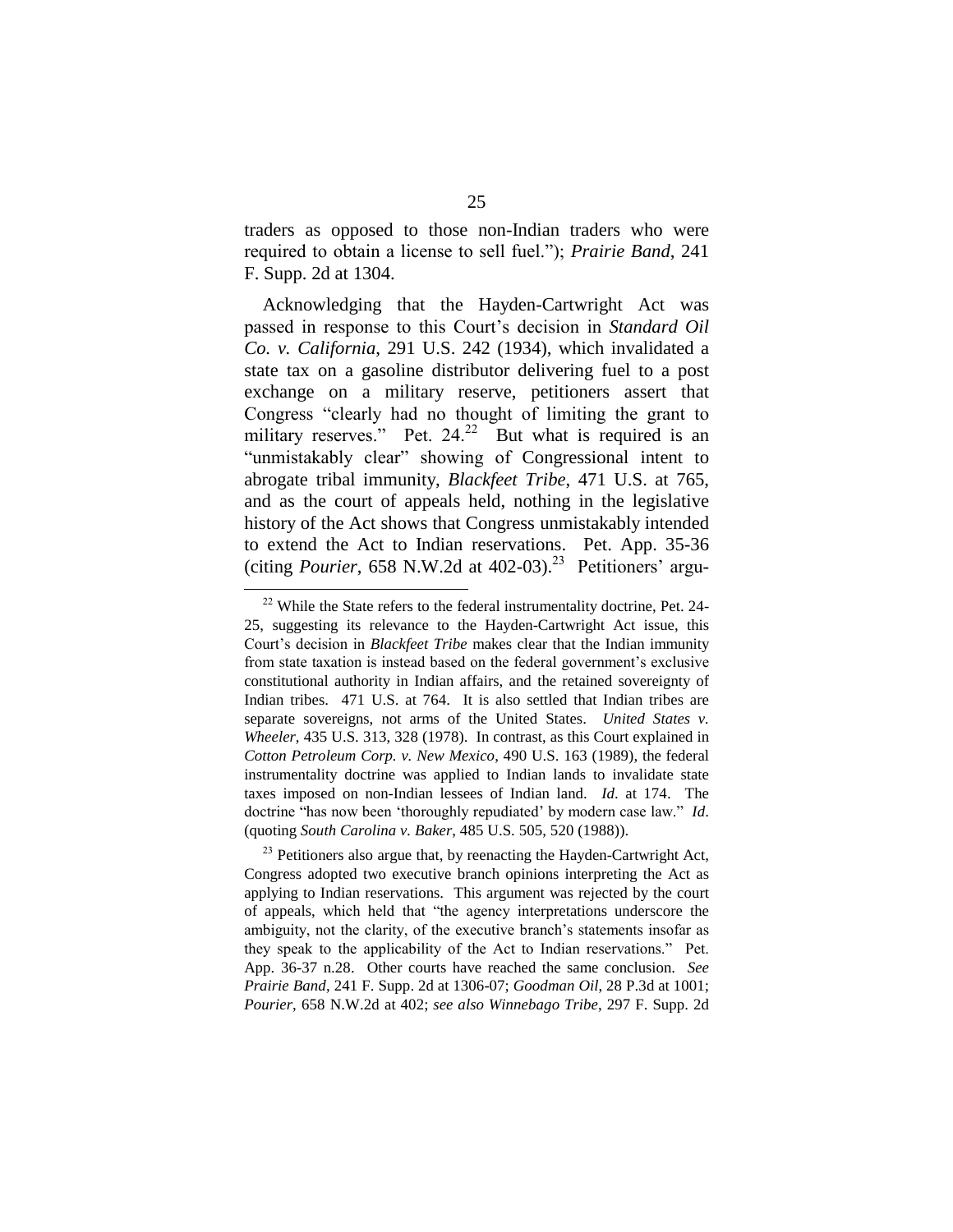ment that the Act was passed to allow states to build and maintain roads throughout the state fails for the same reason. Indeed, prior to passage of the Hayden-Cartwright Act, Congress had already passed legislation authorizing the "appropriation of funds for survey, improvement, construction, and maintenance of Indian reservation roads." See Pet. App. 36 (quoting *Goodman Oil*, 28 P.3d at 1000). Authorizing state taxation of Indian tribes would also have been directly in conflict with the federal Indian policy set forth in the Indian Reorganization Act ("IRA"), ch. 576, 48 Stat. 984, 25 U.S.C. §§ 461-79, which was enacted in 1934. The "overriding purpose of [the IRA] was to establish machinery whereby Indian tribes would be able to assume a

at 1304. In fact, this Court rejected a nearly identical argument regarding deference to administrative interpretation in *Blackfeet Tribe*. 471 U.S. at 768 n.7.

Petitioners' reliance on *Lorillard v. Pons*, 434 U.S. 575 (1978), is also misplaced. *Lorillard* concerned enforcement of the Age Discrimination Enforcement Act (ADEA), which incorporated sections of the Fair Labor Standards Act (FLSA). The presumption that Congress was aware of existing interpretations was "particularly appropriate [in that case] since, in enacting the ADEA, Congress exhibited . . . a detailed knowledge of the FLSA provisions and their judicial interpretation."434U.S.at581. Such a situation is not present here. Reenactment of a statute cannot be deemed to be legislative approval of an administrative interpretation that is ambiguous and not clearly established by longstanding, consistent regulations or decisions. *Sanford's Estate v. Comm'r of Internal Revenue*, 308 U.S. 39, 49-53 (1939); *see also Sec. and Exch. Comm'n v. Sloan*, 436 U.S. 103, 121 (1978) ("We are extremely hesitant to presume general congressional awareness of the [agency's] construction based only upon a few isolated statements . . . .").

 $24$  Today, Indian tribes may assume responsibility for administering the Bureau of Indian Affairs Indian Reservation Roads program pursuant to the Indian Self-Determination and Education Assistance Act, Pub. L. No. 93-638, 88 Stat. 2203 (1975) (codified as amended at 25 U.S.C. §§ 450 *et seq.*), and the Transportation Equity Act for the 21st Century, Pub. L. No. 105-178, 112 Stat. 107 (codified as amended at 23 U.S.C. § 204).